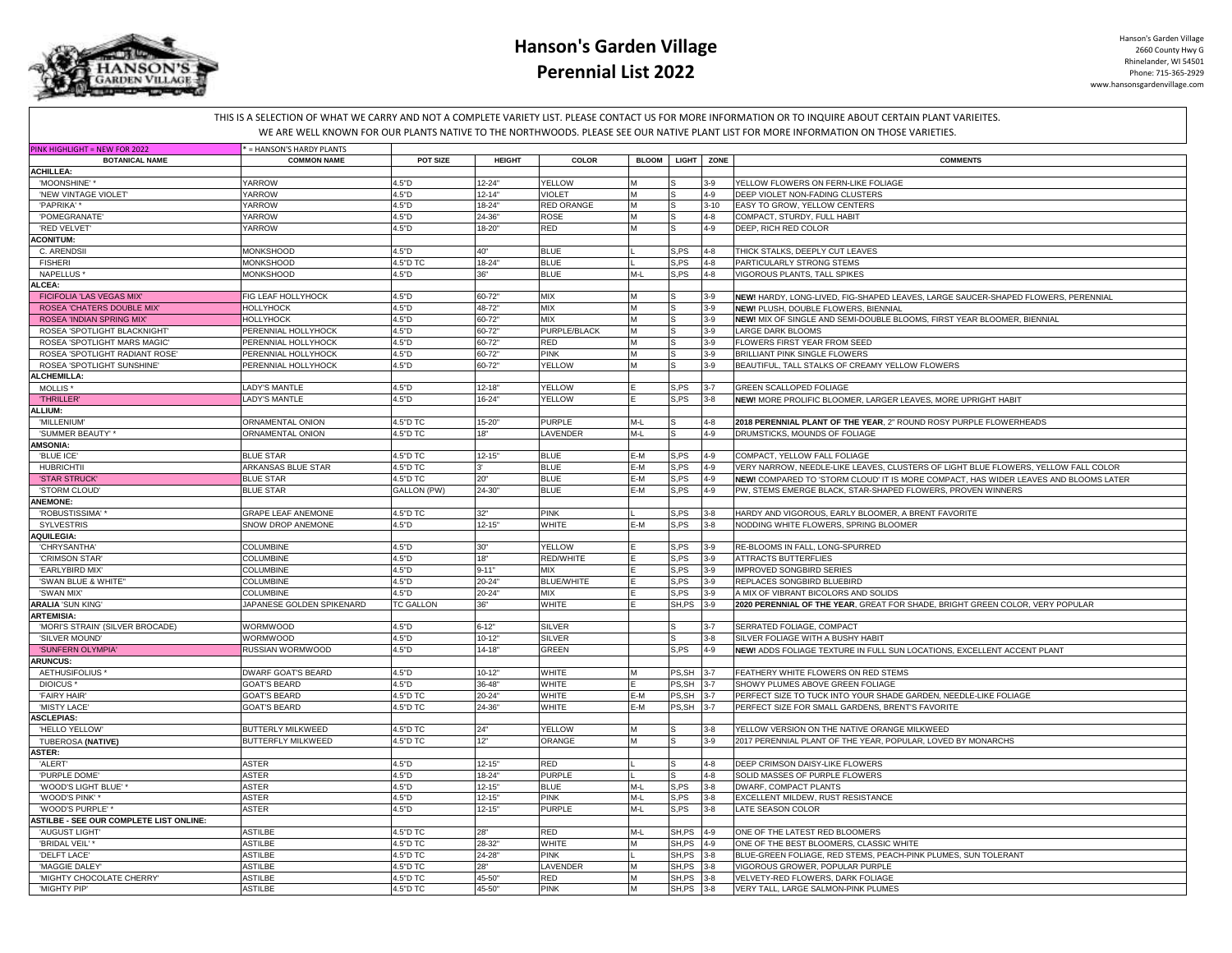| 'MIGHTY RED QUIN'                | <b>ASTILBE</b>                      | 4.5"D TC         | 45-50      | RED                | M     | SH,PS                            | $3 - 8$  | HUGE VARIETY, LARGE FOLIAGE, ROBUST                                        |
|----------------------------------|-------------------------------------|------------------|------------|--------------------|-------|----------------------------------|----------|----------------------------------------------------------------------------|
| 'MONTGOMERY' *                   | <b>ASTILBE</b>                      | 4.5"D TC         | 20"        | DARK RED           | M     | SH,PS                            | $3 - 8$  | ONE OF THE BEST REDS, POPULAR                                              |
| 'PURPLE CANDLES'                 | <b>ASTILBE</b>                      | 4.5"D TC         | 40"        | <b>VIOLET</b>      | M     | SH,PS                            | $3 - 8$  | NARROW, UPRIGHT PLUMES                                                     |
| 'VISIONS'                        | <b>ASTILBE</b>                      | 4.5"D TC         | 14"        | <b>RASP/PURP</b>   | M     | SH.PS                            | $3 - 8$  | <b>DROUGHT RESISTANT</b>                                                   |
| "VISIONS IN PINK"*               | <b>ASTILBE</b>                      | 4.5"D TC         | 14"        | <b>PINK</b>        | M     | SH,PS                            | $3 - 8$  | COMPACT, MORE SUN TOLERANT                                                 |
| 'VISIONS IN RED'                 | <b>ASTILBE</b>                      | 4.5"D TC         | 14"        | <b>RED</b>         | M     | SH, PS 3-8                       |          | THICK, STURDY STEMS                                                        |
| "VISIONS IN WHITE"               | ASTILBE                             | 4.5"D TC         | 14"        | WHITE              | M     | SH,PS                            | $3 - 8$  | COMPACT                                                                    |
| 'VISIONS INFERNO                 | <b>STILBE</b>                       | 4.5"D TC         | 14"        | WHITE/PINK         | M     | SH, PS                           | $3 - 8$  | COMPACT GROWER, LIGHT PINK TO WHITE PLUMES                                 |
| <b>YOUNIQUE RUBY RED</b>         | ASTILBE                             | 4.5"D TC         | $12 - 16'$ | <b>RED</b>         | M     | SH,PS                            | $3 - 8$  | EARLY, VERY COMPACT, UPRIGHT RUBY-RED PLUMES                               |
| <b>ASTRANTIA 'STAR OF' MIX</b>   | <b>MASTERWORT</b>                   | 4.5"D TC         | 20"        | <b>MIX</b>         | M     | PS                               | $4 - 7$  | INCLUDES BEAUTY, BILLION AND FIRE, BUTTONHEAD FLOWERS, WOODLAND PLANT      |
| <b>BAPTISIA:</b>                 |                                     |                  |            |                    |       |                                  |          |                                                                            |
| <b>AUSTRALIS</b>                 | <b>FALSE INDIGO</b>                 | 4.5"D            | 48"        | <b>BLUE</b>        | E-M   | S.PS                             | $3-9$    | 2010 PERENNIAL PLANT OF THE YEAR, CLASSIC BLUE BAPTISIA                    |
|                                  |                                     |                  |            |                    | E-M   |                                  |          |                                                                            |
| 'PLUM ROSY                       | <b>FALSE INDIGO</b>                 | 4.5"D TC         | 36-42      | <b>PINK</b>        |       | S.PS                             | $4 - 9$  | NEW! AN ELEGANT BICOLOR BAPTISIA, NEW FLOWERS OPEN PINK AND FADE TO WHITE  |
| PROVEN WINNERS MIX               | <b>FALSE INDIGO</b>                 | PR GALLON (PW)   | $30 - 54$  | <b>MIX</b>         | E-M   |                                  | $4 - 9$  | ASSORTMENT OF PW VARIETIES                                                 |
| <b>BELAMCANDA CHINENSIS</b>      | <b>BLACKBERRY LILY</b>              | 4.5"D TC         | 24-36"     | ORANGE             | M     |                                  | $4 - 10$ | NEAT FALL BERRIES, IRIS-LIKE FOLIAGE                                       |
| <b>BERGENIA 'WINTER GLOW'</b>    | PIGSQUEAK                           | 4.5"D            | $12 - 15"$ | PINK/RED           |       | S.PS                             | $3 - 8$  | CABBAGE-LIKE FOLIAGE, FALL COLOR                                           |
| <b>BRUNNERA:</b>                 |                                     |                  |            |                    |       |                                  |          |                                                                            |
| 'ALEXANDER'S GREAT'              | <b>SIBERIAN BUGLOSS</b>             | 4.5"D WH         | $14 - 17"$ | <b>BLUE</b>        |       | SН                               | $4 - 8$  | ARGEST SILVER LEAVES TO DATE                                               |
| 'JACK FROST'*                    | SIBERIAN BUGLOSS                    | 4.5"D WH         | $12 - 15"$ | <b>BLUE</b>        |       | SH                               | $3 - 8$  | SILVER LEAVES WITH GREEN VEINS, POPULAR                                    |
| MACROPHYLLA *                    | SIBERIAN BUGLOSS                    | 4.5"D TC         | $12 - 15$  | <b>BLUE</b>        |       | PS, SH                           | $3 - 8$  | MORE SUN THAN VARIEGATED TYPES                                             |
| <b>BUDDLEIA 'MONARCH' MIX</b>    | <b>BUTTERFLY BUSH</b>               | 4.5"D TC         | 36-48      | <b>MIX</b>         | M-L   |                                  | $5 - 10$ | INCLUDES CROWN JEWELS, GLASS SLIPPERS & PRINCE CHARMING                    |
| <b>CAMPANULA:</b>                |                                     |                  |            |                    |       |                                  |          |                                                                            |
| C. 'PEARL DEEP BLUE'             | CARPATHIAN BELLFLOWER               | 4.5"D            | $6 - 10'$  | <b>BLUE</b>        | M-L   | S.PS                             | $3 - 8$  | BELL-SHAPED BLOOMS COVER MOUNDS, REPLACING CLIPS SERIES                    |
| C. 'PEARL WHITE'                 | CARPATHIAN BELLFLOWER               | 4.5"D            | $6 - 10"$  | <b>WHITE</b>       | $M-L$ | S.PS                             | $3 - 8$  | COMPACT, HEAT TOLERANT MOUNDS, REPLACING CLIPS SERIES                      |
| 'DICKSON'S GOLD'                 | <b>GOLDEN BELLFLOWER</b>            | 4.5"D TC         | $4 - 6"$   | <b>BLUE</b>        | M     | S.PS                             | $3 - 8$  | LOW MOUNDS OF BRIGHT GREEN                                                 |
| <b>GLOMERATA 'SUPERBA'</b>       | CLUSTERED BELLFLOWER                | 4.5"D            | 20"        | <b>BLUE</b>        | M     | PS                               | $4 - 9$  | LARGE VIOLET BELL-SHAPED FLOWER CLUSTERS, UPRIGHT STEMS                    |
| <b>CATANANCHE CAERULEA</b>       | CUPID'S DART                        | 4.5"D            | 24"        | <b>BLUE</b>        | M     |                                  | $4 - 9$  | GRASSY LEAVES, DAISY-LIKE FLOWERS                                          |
| <b>CENTAUREA:</b>                |                                     |                  |            |                    |       |                                  |          |                                                                            |
|                                  |                                     |                  |            |                    |       |                                  |          | LOW MOUND OF GRAY-GREEN LEAVES AND DEEP PURPLE FLOWERS                     |
| 'AMETHYST DREAM'                 | <b>BACHELOR'S BUTTON</b>            | 4.5"D            | $14 - 20"$ | <b>PURPLE</b>      | M     |                                  | $3 - 9$  |                                                                            |
| 'AMETHYST IN SNOW                | <b>BACHELOR'S BUTTON</b>            | 4.5"D            | 4"         | WHITE              | M     |                                  | $3 - 9$  | FRINGED BICOLOR WHITE PETALS WITH BLUE CENTERS                             |
| 'MONTANA BLUE'                   | <b>BACHELOR'S BUTTON</b>            | 4.5"D            | $18 - 24$  | <b>BLUE</b>        | E-M   |                                  | $4 - 8$  | UNIQUELY SHAPED FLOWERS, REBLOOMER                                         |
| <b>CENTRANTHUS COCCINEUS</b>     | RED VALERIAN                        | 4.5"D TC         | 24-36"     | RED                | M     |                                  | $4 - 9$  | VERY EASY TO GROW                                                          |
| <b>CHELONE 'HOT LIPS'</b>        | TURTLEHEAD                          | 4.5"D            | 36-40      | <b>PINK</b>        |       | S,PS                             | $4 - 8$  | LOVES MOIST SOIL, PEST RESISTANT                                           |
| CHRYSANTHEMUM:                   |                                     |                  |            |                    |       |                                  |          |                                                                            |
| 'MAMMOTH LAVENDER'               | PERENNIAL MUM                       | GALLON           | 20-36"     | LAVENDER           |       |                                  | $3-9$    | YELLOW CENTERS, MOUNDING                                                   |
| 'MAMMOTH RED DAISY               | PERENNIAL MUM                       | <b>GALLON</b>    | 20-36      | <b>RED</b>         |       |                                  | $3 - 9$  | MATURES INTO MAMMOTH MOUNDS                                                |
| 'MAMMOTH YELLOW QUILL            | PERENNIAL MUM                       | <b>GALLON</b>    | 20-36"     | <b>YELLOW</b>      |       |                                  | $3 - 9$  | SPOON SHAPED FORETS                                                        |
| CIMICIFUGA (ACTAEA) 'CHOCOHOLIC' | <b>BUGBANE</b>                      | 4.5"D BUR        | $4 - 5'$   | LIGHT PINK/WHITE   |       | SH                               | $4 - 8$  | DEEP BRONZE PURPLE DISSECTED LEAVES, FRAGRANT, UPRIGHT SPIKES              |
| <b>COREOPSIS:</b>                |                                     |                  |            |                    |       |                                  |          |                                                                            |
| 'DOUBLE THE SUN'                 | <b>TICKSEED</b>                     | 4.5"D            | $12 - 14"$ | YELLOW             | M     |                                  | $4 - 9$  | REPLACES DOMINO, SEMI-DOUBLE 4-5" YELLOW BLOOMS                            |
| 'PRESTO'                         | <b>TICKSEED</b>                     | 4.5"D            | $6 - 8"$   | <b>YELLOW</b>      | $M-L$ |                                  | $4 - 9$  | COMPACT, LARGE 2" DOUBLE FLOWERS                                           |
| 'CRUIZIN' ROUTE 66"              | THREADLEAF TICKSEED                 | 4.5"D            | 24-28"     | YELLOW/RED         | M     |                                  | $4 - 9$  | RED EYE, NEEDLE-LIKE FOLIAGE                                               |
| 'MOONBEAM' *                     | THREADLEAF TICKSEED                 | 4.5"D            | 18"        | <b>YELLOW</b>      | $M-L$ |                                  | $4 - 8$  | LOW CLUMPS, NEEDLE-LIKE FOLIAGE                                            |
| 'ZAGREB'                         | THREADLEAF TICKSEED                 | 4.5"D            | $12 - 18$  | YELLOW             | M-L   |                                  | $4 - 9$  | COMPACT, UPRIGHT, FERN-LIKE FOLIAGE                                        |
|                                  |                                     |                  |            |                    |       |                                  |          |                                                                            |
| DELPHINIUM:                      |                                     |                  | 14"        |                    | M     |                                  |          |                                                                            |
| 'BLUE BUTTERFLY'                 | LARKSPUR                            | 4.5"D            |            | <b>BLUE</b>        |       | S.PS                             | $3 - 8$  | SMALL, FEATHERY LEAVES, NUMEROUS FLOWERS ON FOLIAGE                        |
| 'MAGIC FOUNTAINS MIX'            | LARKSPUR                            | 4.5"D            | $30 - 36"$ | MIX                | $M-L$ | S,PS                             | $3 - 7$  | UPRIGHT SPIKES ON COMPACT PLANTS                                           |
| 'NEW MILLENIUMS MIX'             | ARKSPUR                             | 4.5"D            | 36-72      | MIX                | $M-L$ | S,PS                             | $3 - 7$  | MIX OF PINKS, BLUES, PURPLES                                               |
| 'PACIFIC GIANTS ROUND TABLE MIX' | ARKSPUR                             | 4.5"D            | 48-72      | MIX                | M-L   | S,PS                             | $3 - 7$  | SYMMETRICALLY SHAPED FLOWERS                                               |
| <b>DIANTHUS:</b>                 |                                     |                  |            |                    |       |                                  |          |                                                                            |
| 'FIREWITCH'*                     | <b>GARDEN PINKS</b>                 | 4.5"D            | $6 - 8"$   | <b>PINK</b>        | M     |                                  | $3 - 9$  | 2006 PERENNIAL PLANT OF THE YEAR                                           |
| 'PAINT THE TOWN MAGENTA'         | <b>GARDEN PINKS</b>                 | GALLON (PW)      | $6 - 8"$   | <b>BRIGHT PINK</b> | M     |                                  | $4 - 9$  | NEW! 2022 PW PERENNIAL OF THE YEAR, 1" WIDE SINGLE VIBRANT MAGENTA FLOWERS |
| 'RED BEAUTY'                     | <b>GARDEN PINKS</b>                 | 4.5"D            | $5 - 7'$   | RED                | M     |                                  | $4 - 9$  | COMPACT, GREAT COLOR, POPULAR                                              |
| 'SWEET BLACK CHERRY              | <b>SWEET WILLIAM</b>                | 4.5"D            | 18-36"     | DEEP RED           | E-M   |                                  | $3 - 9$  | REPLACES HEART ATTACK, CLUSTERED DEEP RED FLOWERS, LONG BLOOMER            |
| <b>DICENTRA:</b>                 |                                     |                  |            |                    |       |                                  |          |                                                                            |
| F. 'AURORA'                      | FERN LEAF BLEEDING HEART            | 4.5"D TC         | $12 - 14"$ | <b>WHITE</b>       | $E-L$ | PS, SH                           | $3 - 9$  | EASY TO GROW, EVERBLOOMING                                                 |
| F. 'LUXURIANT                    | <b>ERN LEAF BLEEDING HEART</b>      | 4.5"D TC         | $12 - 14$  | RED                | $E-L$ | PS, SH 3-9                       |          | COMPACT, ALL SUMMER FLOWERING                                              |
| SPECTABILIS <sup>®</sup>         | <b>OLD FASHIONED BLEEDING HEART</b> | <b>GALLON</b>    | 36"        | PINK/WHITE         |       | PS, SH 3-8                       |          | GREAT FOR MOTHER'S DAY SALES                                               |
| SPECTABILIS 'ALBA'               | <b>OLD FASHIONED BLEEDING HEART</b> | <b>GALLON</b>    | 36"        | WHITE              |       | $\overline{\text{PS},\text{SH}}$ | $3 - 8$  | WHITE BLOOMS ON DARK GREEN FOLIAGE                                         |
| SPECTABILIS 'GOLD HEART' '       | OLD FASHIONED BLEEDING HEART        | GALLON           | 36"        | PINK/WHITE         |       | PS,SH                            | $3 - 8$  | BRIGHT GREEN FOLIAGE, BEST SELLER                                          |
| SPECTABILIS 'RUBY GOLD'          | OLD FASHIONED BLEEDING HEART        | <b>TC GALLON</b> |            | RED                |       | PS,SH                            | $3-9$    | FIRST GOLD FOLIAGE DICENTRA WITH RED FLOWERS                               |
|                                  |                                     |                  | 26"        |                    |       |                                  |          |                                                                            |
| SPECTABILIS 'VALENTINE           | OLD FASHIONED BLEEDING HEART        | <b>TC GALLON</b> | 34"        | RED/WHITE          |       | PS,SH                            | $3 - 8$  | DARKER STALKS AND RED BLOOMS                                               |
| SPECTABILIS 'WHITE GOLD'         | OLD FASHIONED BLEEDING HEART        | <b>TC GALLON</b> | 24"        | <b>WHITE</b>       |       | PS, SH 4-8                       |          | BRIGHT CHARTREUSE FOLIAGE, WHITE BLOOMS                                    |
| DIGITALIS:                       |                                     |                  |            |                    |       |                                  |          |                                                                            |
| AMBIGUA                          | PERENNIAL FOXGLOVE                  | 4.5"D            | 18-20"     | YELLOW             | M     | PS                               | $3 - 8$  | DWARF PLANT, TUBULAR FLOWERS                                               |
| 'DALMATIAN MIX'                  | <b>FOXGLOVE</b>                     | 4.5"D            | $16 - 20"$ | <b>MIX</b>         | $E-M$ | PS                               | $4 - 9$  | INCLUDES PEACH, PURPLE, WHITE AND ROSE                                     |
| MERTONENSIS 'STRAWBERRY'         | <b>FOXGLOVE</b>                     | 4.5"D            | $36 - 48$  | <b>PINK</b>        | E-M   | PS                               | $4 - 8$  | STRAWBERRY-PINK FLOWERS                                                    |
| <b>ECHINACEA:</b>                |                                     |                  |            |                    |       |                                  |          |                                                                            |
|                                  |                                     |                  |            |                    |       |                                  |          |                                                                            |
| 'DOUBLE SCOOP BUBBLE GUM         | <b>ONEFLOWER</b>                    | 4.5"D TC         | 22-24      | pink               | M-L   |                                  | $4 - 9$  | DOUBLE FLOWERS, BRILLIANT COLOR                                            |
| 'DOUBLE SCOOP CRANBERRY'         | <b>ONEFLOWER</b>                    | 4.5"D TC         | 24-26      | <b>RED</b>         | $M-L$ |                                  | $4 - 9$  | DOUBLE CRANBERRY-RED FLOWERS, CONSISTENT AND VIGOROUS                      |
| 'DOUBLE SCOOP MANDARIN'          | CONEFLOWER                          | 4.5"D TC         | $23 - 25"$ | ORANGE-RED         | $M-L$ |                                  | $4 - 9$  | ORANGE-RED DOUBLE BLOOMS, DARK GREEN FOLIAGE                               |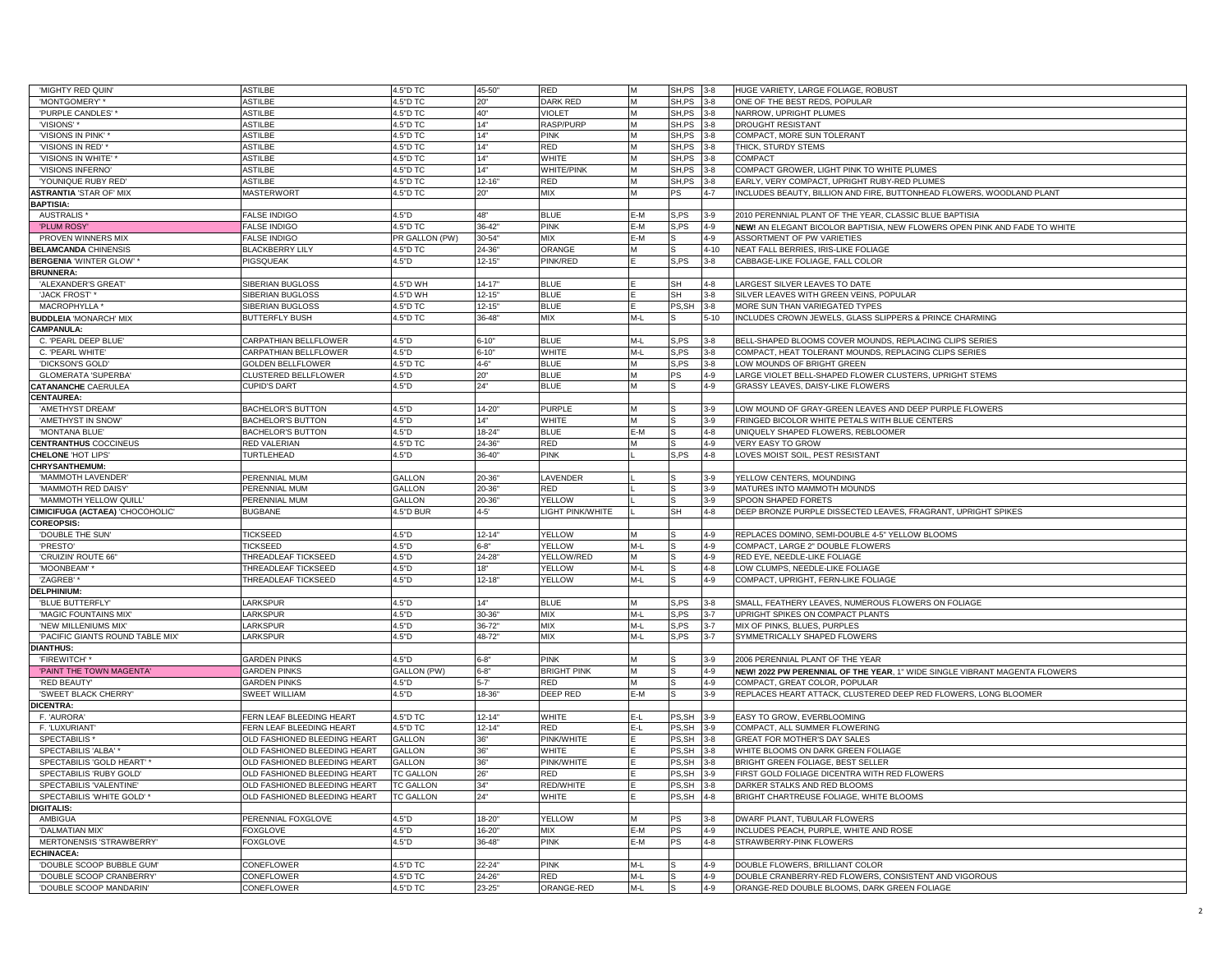| 'GREEN JEWEL'                                | CONEFLOWER                               | 4.5"D WH             | $20 - 24"$           | <b>GREEN</b>              | $M-L$          |          | $4 - 9$            | 3-5" FLOWERS, COMPACT, NEAT COLOR                                                                                            |
|----------------------------------------------|------------------------------------------|----------------------|----------------------|---------------------------|----------------|----------|--------------------|------------------------------------------------------------------------------------------------------------------------------|
| <b>'GREEN TWISTER</b>                        | CONEFLOWER                               | 4.5"D                | $24 - 36"$           | <b>GREEN/PINK</b>         | $M-L$          |          | $4 - 9$            | SEED SELECTION OF MAGNUS, HARDY, GREEN TIPPED WITH PINK CENTERS                                                              |
| 'MAGNUS'                                     | CONEFLOWER                               | 4.5"D                | 40"                  | <b>DARK PINK</b>          | $M-L$          |          | $4 - 9$            | 1998 PERENNIAL OF THE YEAR, CLASSIC                                                                                          |
| 'POW WOW WHITE'                              | CONEFLOWER                               | 4.5"D                | $20 - 24$            | WHITE                     | M-L            |          | $4 - 9$            | 3-4" FLOWERS, COMPACT, EASY TO GROW                                                                                          |
| 'POW WOW WILDBERRY' *                        | CONEFLOWER                               | 4.5"D                | $20 - 24"$           | <b>DEEP ROSE</b>          | $M-L$          |          | $4 - 9$            | BLOOMS CONTINUOUSLY, BRIGHT COLOR                                                                                            |
| 'RUBY STAR' *                                | CONEFLOWER                               | 1.5"D                | 36"                  | <b>CARMINE RED</b>        | $M-L$          |          | $3 - 8$            | BLOOMS ALL SUMMER, CLASSIC PURPLE                                                                                            |
| 'SOMBRERO ADOBE ORANGE'                      | CONEFLOWER                               | 1.5"D TC             | $8 - 20'$            | ORANGE                    | $M-L$          |          | $4 - 9$            | DEEP ORANGE COLOR                                                                                                            |
| 'SOMBRERO BAJA BURGUNDY'                     | CONEFLOWER                               | 1.5"D TC             | $18 - 20$            | <b>BURGUNDY</b>           | $M-L$          |          | $4 - 9$            | DEEP VIBRANT BURGUNDY FLOWERS, GREAT SERIES                                                                                  |
| 'SOMBRERO HOT CORAL'*                        | <b>CONEFLOWER</b>                        | 1.5"D TC             | $18 - 20"$           | CORAL                     | M-L            |          | $4 - 9$            | BRILLIANT COLOR, BEST SELLER                                                                                                 |
| 'SOMBRERO LEMON YELLOW'                      |                                          |                      | $18 - 20$            | <b>YELLOW</b>             |                |          |                    | CHERRFUL YELLOW BLOSSOMS WITH A COPPER CONE                                                                                  |
|                                              | CONEFLOWER                               | 4.5"D TC             |                      |                           | M-L            |          | $4 - 9$            |                                                                                                                              |
| 'SOMBRERO ROSADA'                            | CONEFLOWER                               | 1.5"D TC             | 18-20                | <b>PINK</b>               | $M-L$<br>$M-L$ |          | 4-9                | NEW! ANOTHER FUN COLOR ADDITION TO THE SOMBRERO SERIES                                                                       |
| 'SOMBRERO SALSA RED'                         | <b>CONEFLOWER</b>                        | 1.5"D TC             | $18 - 20$            | <b>RED/ORANGE</b>         |                |          | $4 - 9$            | SPICY RED-ORANGE COLOR, MOST POPULAR                                                                                         |
| 'SOMBRERO SUMMER SOLSTICE                    | <b>CONEFLOWER</b>                        | 1.5"D TC             | $18 - 20$            | YELLOW                    | $M-L$          |          | $4 - 9$            | WHITE RING AROUND CENTER ADDS A POP TO YELLOW CONEFLOWER                                                                     |
| 'SOMBRERO TANGO TANGERINE                    | CONEFLOWER                               | 4.5"D TC             | $18 - 20$            | ORANGE                    | M-L            |          | $4 - 9$            | <b>BRIGHT BLOOMS</b>                                                                                                         |
| 'SOMBRERO TRES AMIGOS'                       | CONEFLOWER                               | 4.5"D TC             | $18 - 20"$           | BUR, ROSE, PEACH          | $M-I$          |          | $4 - 9$            | STURDY, COMPACT, 3 COLORS AT ONCE: BURGUNDY, PEACH AND ROSE                                                                  |
| <b>ECHINOPS 'BLUE GLOW'</b>                  | <b>GLOBE THISTLE</b>                     | 1.5"D TC             | $36 - 48"$           | <b>BLUE</b>               |                |          | $3 - 8$            | GLOBULAR, INTENSE BLUE FLOWERS                                                                                               |
| <b>ERYNGIUM</b>                              |                                          |                      |                      |                           |                |          |                    |                                                                                                                              |
| 'BLUE GLITTER'                               | <b>SEA HOLLY</b>                         | 4.5"D                | $36 - 40"$           | <b>BLUE</b>               | M              |          | $4 - 8$            | SILVER-BLUE STEMS PRODUCE MASSES OF SMALL, BLUE PIN CUSHION FLOWERS                                                          |
| 'BLUE HOBBIT                                 | <b>SEA HOLLY</b>                         | 4.5"D                | 12"                  | <b>BLUE</b>               | M              |          | 4-8                | FIRST GENETICALLY COMPACT ERYNGIUM, GLOBE-LIKE FLOWER HEADS, SILVERY FOLIAGE                                                 |
| <b>EUPATORIUM 'CHOCOLATE</b>                 | JOE PYE WEED                             | 4.5"D                | 60"                  | WHITE                     |                | S,PS     | $4 - 9$            | BRIGHT WHITE BLOSSOMS ON DARK FOLIAGE                                                                                        |
| <b>EUPHORBIA POLYCHROMA</b>                  | <b>CUSHION SPURGE</b>                    | 4.5"D                | 12"                  | YELLOW                    | E-L            |          | $4 - 8$            | MOUNDS OF YELLOW, NICE FALL COLOR                                                                                            |
| FILIPENDULA 'RUBRA 'VENUSTA                  | <b>MEADOWSWEET</b>                       | 4.5"D TC             | 60"                  | <b>PINK</b>               | M              | S.PS     | $3 - 8$            | HUGE PERENNIAL, STRONG, TALL STEMS                                                                                           |
| GAILLARDIA:                                  |                                          |                      |                      |                           |                |          |                    |                                                                                                                              |
| 'ARIZONA APRICOT SHADES'                     | <b>BLANKET FLOWER</b>                    | 4.5"D                | 12"                  | <b>YELLOW</b>             | M              |          | $2 - 10$           | APRICOT CENTERS SURROUNDED BY GOLDEN-YELLOW PETALS                                                                           |
| 'ARIZONA RED SHADES'                         | <b>BLANKET FLOWER</b>                    | 4.5"D                | 12"                  | <b>RED/YELLOW</b>         | M              |          | $2 - 10$           | DEEP CRIMSON BLOOMS ON SHORT, COMPACT FLOWERS, FLOWERS CONTINUOUSLY                                                          |
| 'ARIZONA SUN'                                | <b>BLANKET FLOWER</b>                    | 4.5"D                | 12"                  | RED/YELLOW                | M              |          | $2 - 10$           | 4" FLOWERS, RED WITH YELLOW TIPS                                                                                             |
| 'DAZZLER'                                    | <b>BLANKET FLOWER</b>                    | 1.5"D                | $16 - 24"$           | <b>RED/YELLOW</b>         |                |          | $3-9$              | BRIGHT, CRIMSON-RED FLOWERS WITH YELLOW TIPS                                                                                 |
| <b>GERANIUM:</b>                             |                                          |                      |                      |                           |                |          |                    |                                                                                                                              |
| 'BIOKOVO'                                    | <b>GERANIUM</b>                          | 1.5"D TC             | $10 - 12"$           | <b>PINK/WHITE</b>         | $M-L$          | S,PS     | $3 - 8$            | 2015 PERENNIAL PLANT OF THE YEAR                                                                                             |
| 'DARK REITER                                 | <b>GERANIUM</b>                          | 4.5"D TC             | 10"                  | <b>BLUE</b>               | M-L            | S,PS     | $4 - 9$            | COMPACT, DARK LEAVES, LILAC-BLUE FLOWERS                                                                                     |
| 'JOHNSON'S BLUE                              | <b>GERANIUM</b>                          | 4.5"D TC             | 18"                  | <b>BLUE</b>               | $M-L$          | S, PS    | $4 - 8$            | UPRIGHT BLUE FLOWERS                                                                                                         |
| SANGUINEUM <sup>®</sup>                      | <b>GERANIUM</b>                          | 1.5"D TC             | $10 - 12$            | <b>MAGENTA</b>            | $M-L$          | S, PS    | $3 - 8$            | LOW MOUNDING, RED FALL COLOR                                                                                                 |
| SANGUINEUM 'ALBUM'                           | <b>GERANIUM</b>                          | .5"D TC              | 14"                  | WHITE                     | $M-L$          | S, PS    | $3 - 8$            | LOW MOUNDING, RED FALL COLOR                                                                                                 |
| SANGUINEUM V. STRIATUM                       | <b>GERANIUM</b>                          | 4.5"D TC             | $8 - 12"$            | <b>PINK</b>               | M-L            | S,PS     | $3 - 8$            | LONG BLOOMING LIGHT PINK FLOWERS                                                                                             |
| GEUM:                                        |                                          |                      |                      |                           |                |          |                    |                                                                                                                              |
| 'COSMOPOLITAN'                               | <b>AVENS</b>                             | 4.5"D TC             | 24"                  | ROSE/WHITE                | E-M            | ,PS      | $4 - 9$            | SEMI-DOUBLE FLOWERS RESEMBLE MINI ROSES, RUFFLED PETALS IN PASTEL TONES                                                      |
| 'RED DRAGON'                                 | <b>AVENS</b>                             | 1.5"D                | $12 - 18$            | <b>RED</b>                | E-M            |          | $4 - 7$            | ROSETTES ON SERRATED FOLIAGE                                                                                                 |
| 'SUNKISSED LIME'                             | <b>AVENS</b>                             | 1.5"D WH             | $9 - 12"$            | ORANGE                    | $E-M$          | S, PS    | $4 - 9$            |                                                                                                                              |
| <b>TEMPO ROSE'</b>                           | <b>AVENS</b>                             | 4.5"D WH             | $8 - 14"$            | ROSE                      | E-M            |          |                    | NEW! ORANGE FLOWERS ON SHORT STEMS, SUN TOLERANT LIME FOLIAGE<br>NEW! BEAUTIFUL SEMI-DOUBLE ROSE-PINK FLOWERS ON BLACK STEMS |
|                                              |                                          |                      |                      |                           |                | S,PS     | $5-9$              |                                                                                                                              |
| <b>TOTALLY TANGERINE</b>                     | <b>AVENS</b>                             | 4.5"D TC             | 30"                  | ORANGE                    | E-M            |          | 4-7                | LONG BLOOMING TANGERINE FLOWERS                                                                                              |
| TRIFLORUM (NATIVE)                           | PRAIRIE SMOKE                            | 4.5"D                |                      | <b>PINK</b>               |                |          | $3 - 7$            | MISTAKEN FOR ORNAMENTAL PERENNIAL                                                                                            |
| <b>HELENIUM:</b>                             |                                          |                      |                      |                           |                |          |                    |                                                                                                                              |
| 'FUEGO'                                      | <b>DWARF SNEEZWEED</b>                   | 1.5"D TC             | $18 - 22"$           | RED/YELLOW                |                |          | $3 - 8$            | BICOLOR BLOOMS OF RED AND YELLOW                                                                                             |
| 'SALSA'                                      | <b>DWARF SNEEZWEED</b>                   | 1.5"D TC             | $18 - 22"$           | RED                       |                |          | $3 - 8$            | LONG BLOOMER, DWARF HABIT, MOST POPULAR                                                                                      |
| 'SOMBRERO'                                   | DWARF SNEEZWEED                          | 1.5"D TC             | 18-22"               | <b>YELLOW</b>             |                |          | $3 - 8$            | EXCELLENT BRANCHING, YELLOW CONES                                                                                            |
| <b>MARIACHI SERIES MIX</b>                   | DWARF SNEEZWEED                          | 1.5"D TC             | $8 - 22"$            | <b>MIX</b>                |                |          | $3 - 8$            | A MIX OF FUEGO, SALSA AND SOMBRERO VARIETIES                                                                                 |
| <b>HELIANTHUS 'SUNSHINE DAYDREAM'</b>        | <b>SUNFLOWER</b>                         | 1.5"D TC             | $30 - 72"$           | YELLOW                    | M-L            |          | $4 - 8$            | DOUBLE FLOWERING SUNFLOWER                                                                                                   |
| <b>HELIOPSIS:</b>                            |                                          |                      |                      |                           |                |          |                    |                                                                                                                              |
| 'BLEEDING HEARTS'                            | <b>FALSE SUNFLOWER</b>                   | 4.5"D                | $36 - 40"$           | <b>ORANGE RED</b>         | $M-L$          |          | $3-9$              | 1ST SEED STRAIN WITHOUT YELLOW FLOWERS, RED ORANGE FLOWERS AND DARK LEAVES                                                   |
| 'BURNING HEARTS'                             | <b>FALSE SUNFLOWER</b>                   | 4.5"D                | $36 - 48$            | YELLOW/RED                | M-L            |          | $3 - 9$            | VIBRANT YELLOW FLOWERS WITH RED CENTERS AND DARK FOLIAGE                                                                     |
| 'FIRE TWISTER'                               | <b>FALSE SUNFLOWER</b>                   | 4.5"D                | 24-30                | ORANGE RED                | $M-L$          |          | $3 - 9$            | NEW! BRIGHT ORANGE WITH RED, DARK FOLIAGE                                                                                    |
| 'SUNSTRUCK'                                  | <b>FALSE SUNFLOWER</b>                   | 4.5"D TC             | $14 - 16"$           | YELLOW                    | $M-L$          |          | $4 - 9$            | A COMPACT VARIETY WITH VARIEGATED FOLIAGE AND YELLOW FLOWERS                                                                 |
| 'LORAINE SUNSHINE'                           | <b>FALSE SUNFLOWER</b>                   | 1.5"D TC             | 30"                  | YELLOW                    | $M-L$          |          | $3 - 9$            | HANSON'S OWN, VARIEGATED FOLIAGE                                                                                             |
| <b>TUSCAN SUN'</b>                           | <b>FALSE SUNFLOWER</b>                   | GALLON (PW)          | $24 - 36"$           | <b>YELLOW</b>             | $M-L$          |          | $3 - 9$            | HANSON'S OWN, PROVEN WINNERS                                                                                                 |
| HELLEBORUS:                                  |                                          |                      |                      |                           |                |          |                    |                                                                                                                              |
| 'HONEYMOON' SERIES MIX                       | SINGLE LENTEN ROSE                       | 4.5"D BUR            | $18 - 24$            | MIX                       |                | PS,SH    | $4 - 9$            | SINGLE FLOWERING HELLEBORUS, EARLIEST BLOOMER IN PERENNIALS                                                                  |
| 'WEDDING PARTY' SERIES MIX                   | DOUBLE LENTEN ROSE                       | 1.5"D BUR            | $18 - 24$            | <b>MIX</b>                |                | PS.SH    | $4 - 9$            | DOUBLE FLOWERING HELLEBORUS, EARLIEST BLOOMER IN PERENNIALS                                                                  |
| HEMEROCALLIS - SEE OUR COMPLETE LIST ONLINE: |                                          |                      |                      |                           |                |          |                    |                                                                                                                              |
| 'FIRE KING'                                  | DAYLILY                                  | <b>C GALLON</b>      | 30"                  | ORANGE                    | M-L            |          | $3-9$              | RUFFLED ORANGE PETALS, DARKER HALO                                                                                           |
| 'HAPPY RETURNS' *                            | <b>DAYLILY</b>                           | GALLON               | 18"                  | <b>YELLOW</b>             |                |          | $3 - 9$            | CLASSIC SHORT YELLOW DAYLILY, RBL                                                                                            |
| 'PARDON ME' *                                | <b>DAYLILY</b>                           | GALLON               | 18"                  | RED                       | M              |          | $3 - 9$            | FAST GROWER, LONG BLOOMER, RBL                                                                                               |
| 'RUBY SPIDER'                                | DAYLILY                                  | PR GALLON (PW)       | 34"                  | RED/YELLOW                | E              |          | $3-9$              | PW, 9" RUBY RED WITH YELLOW THROAT, POPULAR                                                                                  |
| 'RUBY STELLA'                                | DAYLILY                                  | GALLON               | 20"                  | <b>RED</b>                | M              |          | $3-9$              | CLASSIC RED, FRAGRANT, PERFECT HEIGHT, RBL                                                                                   |
| 'SOUTH SEAS'                                 | <b>DAYLILY</b>                           | GALLON               | 30"                  | CORAL                     | M              |          | $3-9$              | RUFFLED FLOWERS, GREAT COLOR, RBL                                                                                            |
| 'STELLA D'ORO'                               | <b>DAYLILY</b>                           | <b>GALLON</b>        | 15"                  | YELLOW                    |                |          | $3 - 9$            | MOST POPULAR DAYLILY, RBL                                                                                                    |
| 'STELLA SUPREME'                             |                                          |                      |                      |                           |                |          |                    |                                                                                                                              |
|                                              |                                          |                      |                      |                           |                |          |                    |                                                                                                                              |
|                                              | DAYLILY                                  | <b>GALLON</b>        | 15"                  | <b>LIGHT YELLOW</b>       | E-M            |          | $3 - 9$            | LIGHTER COLOR, GOOD FOR LANDSCAPING, RBL                                                                                     |
| 'SUN DRIED TOMATOES                          | DAYLILY                                  | PR GALLON            | 32-36"               | <b>RED</b>                |                |          | $3-9$              | NEW! LARGE. RICH RED FLOWERS WITH GOLDEN THROAT AND RUFFLED EDGES                                                            |
| <b>HEUCHERA:</b>                             |                                          |                      |                      |                           |                |          |                    |                                                                                                                              |
| 'BERRY SMOOTHIE'                             | CORAL BELLS                              | 1.5"D WH             | $16 - 18$            | ROSE/WHITE                | м              | PS       | 4-9                | PINK TO PURPLE MOUNDS, WHITE FLOWERS                                                                                         |
| 'FIRE ALARM'<br>'MARVELOUS MARBLE'           | <b>CORAL BELLS</b><br><b>CORAL BELLS</b> | 4.5"D WH<br>4.5"D TC | $9 - 12"$<br>$8-12"$ | RED/WHITE<br>PURPLE/WHITE | M<br>М         | PS<br>PS | $4 - 9$<br>$4 - 9$ | BRIGHT RED FOLIAGE, WHITE FLOWERS<br>SILVERY, GREEN-PURPLE FOLIAGE                                                           |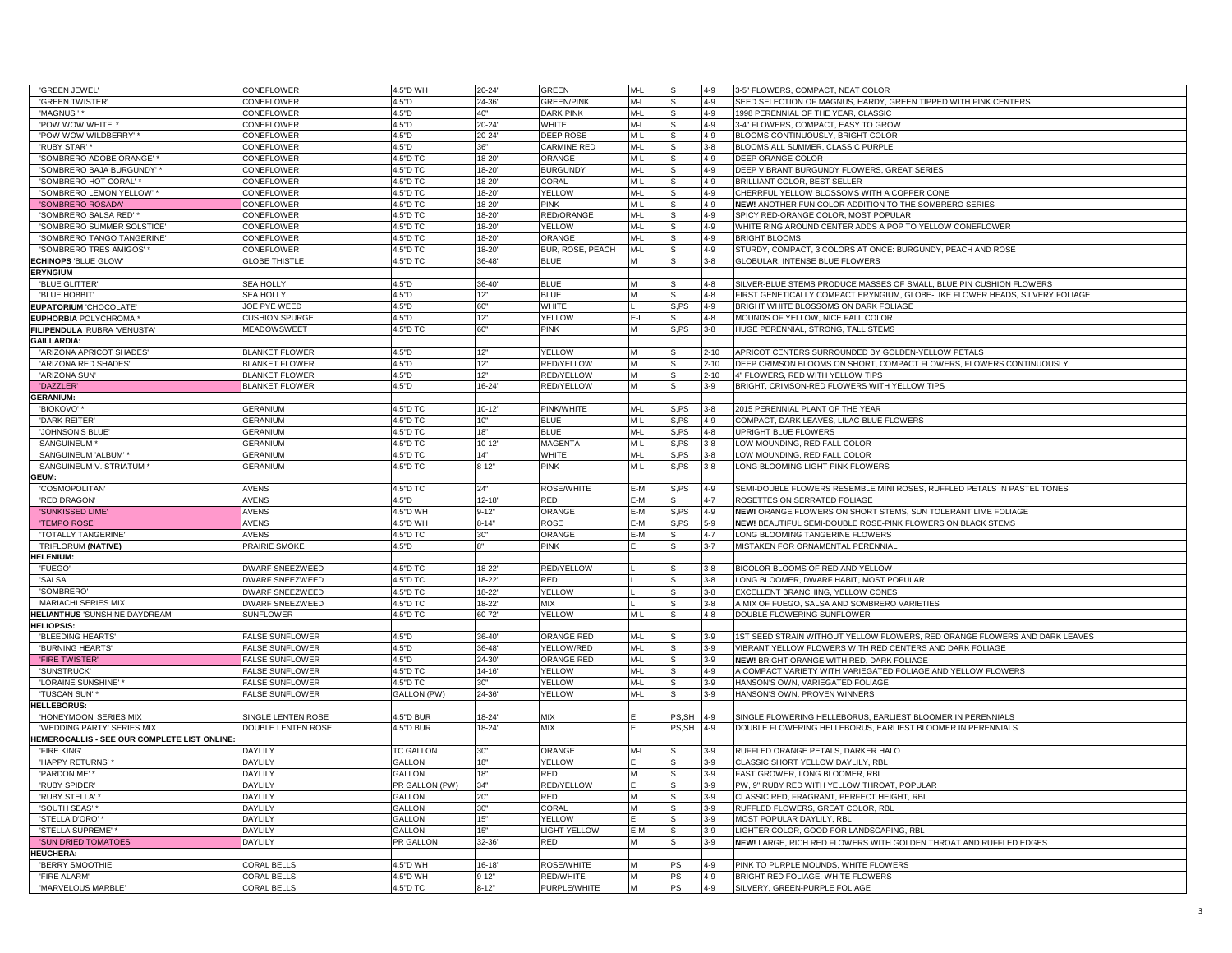| 'NORTHERN EXPOSURE AMBER'             | CORAL BELLS              | 4.5"D WH         | $12 - 14"$ | AMBER               |     | <b>PS</b>     | $4 - 9$  | ULTRA-HARDY, ANBER COLORED LEAVES, MEDIUM SIZED MOUND                              |
|---------------------------------------|--------------------------|------------------|------------|---------------------|-----|---------------|----------|------------------------------------------------------------------------------------|
| 'NORTHERN EXPOSURE LIME'              | <b>CORAL BELLS</b>       | 4.5"D WH         | 16"        | <b>LIME GREEN</b>   |     | PS            | $4 - 9$  | BRED FROM MOST COLD TOLERANT HEUCHERA SPECIES                                      |
| 'NORTHERN EXPOSURE RED                | <b>CORAL BELLS</b>       | 4.5"D WH         | 14"        | <b>RED</b>          |     | PS            | $4 - 9$  | CLEAR, DARK RED LEAVES, MEDIUM SIZE MOUNDS                                         |
| 'NORTHERN EXPOSURE SIENNA             | <b>CORAL BELLS</b>       | 4.5"D WH         | 13"        | GREEN/ORANGE        |     | PS            | $4 - 9$  | GREEN LEAVES THAT BLEND TO AN ORANGE, PINK FLOWERS                                 |
| 'NORTHERN EXPOSURE SILVER'            | <b>CORAL BELLS</b>       | 4.5"D WH         | 13"        | PURPLE/SILVER       | м   | <b>PS</b>     | $4 - 9$  | DENSE, ROUNDED MOUND WITH BURGUNDY-SILVER LEAVES                                   |
| 'PLUM PUDDING'                        | CORAL BELLS              | 4.5"D TC         | $12 - 24$  | PURPLE/WHITE        | м   | PS            | $4 - 9$  | MOST POPULAR, DARK PURPLE FOLIAGE                                                  |
| 'ZIPPER'                              | CORAL BELLS              | 4.5"D WH         | $8 - 10"$  | ORANGE/PINK         |     | <b>PS</b>     | $4 - 9$  | BRIGHT ORANGE SHADES, SERIOUSLY RUFFLED                                            |
| <b>HEUCHERELLA:</b>                   |                          |                  |            |                     |     |               |          |                                                                                    |
|                                       | <b>FOAMY BELLS</b>       | 4.5"D WH         | $8 - 12"$  |                     |     |               | $4 - 9$  | YELLOW LEAVES WITH RED MARKINGS                                                    |
| <b>'GOLD ZEBRA</b>                    |                          |                  |            | YELLOW/WHITE        |     |               |          |                                                                                    |
| 'PUMPKIN SPICE                        | OAMY BELLS               | 4.5"D WH         | $3 - 10"$  | <b>BRONZE/RED</b>   |     | S, PS, SH 4-9 |          | NEW! BRONZE-RED LEAVES WITH MAHOGANY CENTERS AND VEINS, CREAM FLOWERS              |
| 'SOLAR ECLIPSE                        | FOAMY BELLS              | 4.5"D WH         | $10 - 12"$ | GREEN/BROWN         | м   |               | $4 - 9$  | RED BROWN LEAVES BORDERED IN GREEN, SCALLOPED LEAVES                               |
| HOSTA - SEE OUR COMPLETE LIST ONLINE: |                          |                  |            |                     |     |               |          |                                                                                    |
| 'AUTUMN FROST'                        | PLANTAIN LILY            | PR GALLON (PW)   | $12 - 16"$ | LAVENDER            |     | <b>SH</b>     | $3-9$    | 2019 PW HOY, MEDIUM, BLUE-GREEN WITH YELLOW MARGINS, ONE OF THE SHOWIEST           |
| 'DANCING WITH DRAGONS'                | <b>PLANTAIN LILY</b>     | 4.5"D TC         | 18"        | WHITE               |     | SH            | $3 - 9$  | NEW! MEDIUM, HEART-SHAPED LEAVES, HEAVILY RIPPLED BLUE LEAVES, WAVY APPEARANCE     |
| 'DIAMOND LAKE                         | PLANTAIN LILY            | PR GALLON (PW)   | 17"        | LAVENDER            |     | <b>SH</b>     | $3 - 9$  | 2022 PW HOY, LARGE, HEART-SHAPED BLUE LEAVES, CORRUGATED AND WAVY, LARGE LEAVES    |
| 'EMPRESS WU'                          | <b>PLANTAIN LILY</b>     | PR GALLON (PW)   | $36 - 48$  | <b>VIOLET</b>       | M   | <b>SH</b>     | $3 - 9$  | LARGEST ON MARKET, GIANT, DARK GREEN, PROVEN WINNERS                               |
| 'GUACAMOLE'*                          | PLANTAIN LILY            | 4.5"D            | 22"        | LAVENDER            | M   | <b>SH</b>     | $3 - 9$  | 2002 HOY, LARGE, APPLE GREEN, DARK EDGE                                            |
| 'HOPE SPRINGS ETERNAL'                | <b>PLANTAIN LILY</b>     | PR GALLON (PW)   | 22"        | WHITE               |     | SH            | $3 - 9$  | NEW! LARGE, HEART-SHAPED BLUE LEAVES WITH WHITE MARGINS, RUFFLING                  |
| 'JUNE'*                               | PLANTAIN LILY            | 4.5"D WH         | 15"        | LAVENDER            |     | SH            | $3 - 9$  | 2001 HOY, MEDIUM, BLUE-GREEN MARGINS & CHARTREUSE CENTERS                          |
| <b>'LIBERTY</b>                       | PLANTAIN LILY            | 4.5"D            | 26"        | LAVENDER            |     | SH            | $3 - 9$  | NEW! LARGE, WIDE YELLOW MARGINS LIGHTEN TO CREAMY WHITE, HEAVY SUBSTANCE           |
| 'MISS AMERICA'                        | <b>PLANTAIN LILY</b>     | PR GALLON (PW)   | 19"        | WHITE               | м   | <b>SH</b>     | $3 - 9$  | NEW! LARGE, VARIEGATED HOSTA, HEART-SHAPED LEAVES WITH WHITE CENTERS AND STREAKING |
| 'PARTY STREAMERS'                     | <b>PLANTAIN LILY</b>     | 4.5"D TC         | 12"        | PURPLE              | м   | SH            | $3 - 9$  | NEW! MEDIUM, LONG, NARROW, WIGGLY LEAVES, RAPID GROWTH RATE, DEEP PURPLE FLOWERS   |
|                                       |                          |                  |            | LAVENDER            | м   |               |          |                                                                                    |
| 'PATRIOT' *                           | PLANTAIN LILY            | 4.5"D            | 22"        |                     |     | <b>SH</b>     | $3 - 9$  | 1997 HOY, MEDIUM-LARGE, DK GREEN & WHITE                                           |
| 'PAUL'S GLORY                         | PLANTAIN LILY            | 4.5"D            | 25'        | LAVENDER            |     | <b>SH</b>     | $3 - 9$  | MEDIUM, CHARTREUSE HEART-SHAPED LEAVES WITH BLUE-GREEN MARGINS                     |
| 'RAINBOW'S END                        | <b>PLANTAIN LILY</b>     | 4.5"D TC         | 11"        | LAVENDER            |     | <b>SH</b>     | $3 - 9$  | 2021 HOY, MEDIUM, VARIEGATED YELLOW LEAVES WITH DARK GREEN MARGINS, RED SCAPES     |
| 'SUM & SUBSTANCE'                     | PLANTAIN LILY            | 4.5"D            | 36"        | LAVENDER            |     | SH            | $3-9$    | 2004 HOY, GIANT, CHARTREUSE LEAVES                                                 |
| <b>TWIN CITIES'</b>                   | PLANTAIN LILY            | 4.5"D TC         | 32"        | LAVENDER            | м   | <b>SH</b>     | $3 - 9$  | NEW! THICK, BLUE-GREEN LEAVES WITH CAHRTREUSE MARGINS THAT MATURE TO GOLD          |
| 'WHEEE!                               | PLANTAIN LILY            | PR GALLON (PW)   | $12 - 24$  | LAVENDER            | м   | <b>SH</b>     | $3-9$    | 2021 PW HOY, RUFFLED, CREAM MARGINS ON GREEN LEAVES                                |
| 'MINI MIX                             | PLANTAIN LILY            | 4.5"D BUR        | $6 - 8"$   | МIХ                 |     | <b>SH</b>     | $3-9$    | <b>NEW!</b> MIX OF MINI HOSTA VARIETIES                                            |
| <b>IBERIS 'WHITE OUT'</b>             | CANDYTUFT                | 4.5"D            | $6 - 8"$   | WHITE               |     |               | $3 - 9$  | NEW! MOUNDS OF PURE WHITE FLOWERS                                                  |
| IRIS - SEE OUR COMPLETE LIST ONLINE:  |                          |                  |            |                     |     |               |          |                                                                                    |
| E. 'LION KING'                        | JAPANESE IRIS            | <b>TC GALLON</b> | 32"        | WHITE/PURPLE        |     |               | $3 - 10$ | GIGANTIC, DOUBLE BLOSSOMS                                                          |
| E. VARIEGATA                          | VARIEGATED JAPANESE IRIS | 4.5"D TC         | 28"        | PURPLE              |     |               | $3 - 10$ | <b>GREAT VARIEGATION</b>                                                           |
| G. 'BATIK'                            | <b>GERMAN IRIS</b>       | <b>GALLON</b>    | 24-26"     | PURPLE/WHITE        |     |               | $3 - 10$ | PURPLE STANDARDS WITH IRREGULARLY SPLATTERED AND STREAKED WHITE MARKINGS           |
| G. 'BREAKERS                          | <b>GERMAN IRIS</b>       | <b>TC GALLON</b> | 34-36"     | <b>BLUE</b>         |     |               | $3 - 10$ | CLEAN BLUE STANDARDS, REBLOOMER                                                    |
|                                       |                          |                  | 29"        | WHITE               |     |               | $3 - 10$ |                                                                                    |
| G. 'IMMORTALITY'                      | <b>GERMAN IRIS</b>       | GALLON           |            |                     |     |               |          | BEST REBLOOMER, LARGE OURE WHITE FLOWERS                                           |
| <b>G. OUI MADAME</b>                  | <b>GERMAN IRIS</b>       | GALLON           | 36-38"     | PURPLE/WHITE        | E-M |               | $3-9$    | NEW! FLOWERS OPEN TO A DEEP LAVENDER AND FADE TO LILAC, BRIGHT GOLD BEARDS         |
| <b>G. RAPTOR RED</b>                  | <b>GERMAN IRIS</b>       | <b>GALLON</b>    | $32 - 34$  | RED                 |     |               | $3-9$    | NEW! RED-MAROON TWO TONE FLOWERS, MUSTARD TIPPED BEARDS                            |
| G. 'SAVANNAH SUNSET'                  | <b>GERMAN IRIS</b>       | GALLON           | 36-38"     | ORANGE              |     |               | $3 - 10$ | ORANGE STANDARDS, NON-FADING COLOR, AWARD WINNER                                   |
| <b>G. SHARP DRESSED MAN</b>           | <b>GERMAN IRIS</b>       | GALLON           | 34-36"     | PURPLE              |     |               | $3 - 10$ | NEW! BLACK VIOLET FALLS WITH PURPLE STANDARDS, LARGE ORANGE BEARDS, FRAGRANT       |
| G. THAT'S ALL FOLKS'                  | <b>GERMAN IRIS</b>       | <b>TC GALLON</b> | $36 - 40$  | YELLOW              |     |               | $3 - 10$ | GIANT GOLDEN YELLOW FLOWERS, WHITE RUFFLED FALLS, AWARD WINNER                     |
| PALLIDA 'ALBOVARIEGATA                | ZEBRA IRIS               | 4.5" WH          | 24"        | <b>PURPLE</b>       |     |               | $3 - 10$ | WHITE/GREEN VARIEGATED LEAVES, FRAGRANT, POPULAR                                   |
| S. 'CAESAR'S BROTHER' *               | SIBERIAN IRIS            | GALLON           | 36"        | DARK PURPLE         |     | S,PS          | $3 - 10$ | PREFERS MOIST, ACIDIC SOIL                                                         |
| S. MIX TC POTS '                      | <b>SIBERIAN IRIS</b>     | 4.5"D TC         |            | MIX                 |     | S.PS          | $3 - 10$ | <b>INCLUDES OTHER VARIETIES</b>                                                    |
| <b>KNIPHOFIA 'FIRE DANCE</b>          | <b>RED HOT POKER</b>     | 4.5"D            | 20"        | YELLOW/RED          |     |               | $4 - 9$  | YELLOW SPIKES TURN TO RED, CLUMPING                                                |
| <b>LAVANDULA 'PHENOMENAL</b>          | LAVENDER                 | 4.5"D            | 24-32      | LAVENDER            | M-L |               | $4 - 9$  | TOLERATES COLD EXTREMES, LARGE HEDGE TYPE, VERY HARDY                              |
| LEUCANTHEMUM:                         |                          |                  |            |                     |     |               |          |                                                                                    |
| 'CRAZY DAISY                          | SHASTA DAISY             | 4.5"D            | $18 - 24$  | WHITE               | M-L |               | $4 - 9$  | DOUBLE FRILLED WHITE DAISY FLOWERS                                                 |
| 'REAL DREAM                           | <b>SHASTA DAISY</b>      | 4.5"D TC         |            | SOFT YELLOW         | M-L |               | $4 - 9$  | SOFT YELLOW SEMI-DOUBLE BLOOMS MATURE TO CREAM WITH GOLD CENTERS                   |
| 'SNOW CAP'                            | SHASTA DAISY             | 4.5"D            | $10 - 12"$ |                     | M-L |               | $4 - 9$  | COMPACT, LARGE 3-4' FLOWERS, CLASSIC                                               |
|                                       |                          |                  |            | WHITE               |     |               |          |                                                                                    |
| 'WHITE LION'                          | <b>SHASTA DAISY</b>      | 4.5"D            | $8 - 10"$  | WHITE               | M-L |               | $3-9$    | NEW! COMPACT HABIT, SINGLE WHITE BLOOMS WITH YELLOW EYE                            |
| <b>LEWISIA:</b>                       |                          |                  |            |                     |     |               |          |                                                                                    |
| 'ELISE MIX'                           | <b>CLIFF MAIDS</b>       | 4.5"D            | $6 - 8'$   | MIX                 |     | S.PS          | $3 - 8$  | LOW GROWING PLANT FOR ROCK GARDENS, POTS OR SLOPES, BRIGHT COLOR MIX               |
| 'ELISE RUBY RED'                      | <b>CLIFF MAIDS</b>       | 4.5"D            | $6 - 8"$   | <b>PINK</b>         |     | S,PS          | $3 - 8$  | STRAIGHT COLORED PINK-RED FLOWERS, CONTINUOUS BLOOMS                               |
| <b>'ELISE ULTRAVIOLET</b>             | CLIFF MAIDS              | 4.5"D            | $6 - 8"$   | <b>PURPLE</b>       |     | S,PS          | $3 - 8$  | NEW! BRIGHT PURPLE BLOOMS ON THIS SUCCULENT-TYPE PERENNIAL                         |
| <b>LIATRIS:</b>                       |                          |                  |            |                     |     |               |          |                                                                                    |
| 'FLORISTAN ALBA'                      | <b>BLAZING STAR</b>      | 4.5"D            | $30 - 36"$ | WHITE               |     |               | $3 - 9$  | TALL SPIKES, WHITE BLOOMER, DROUGHT AND HEAT TOLERANT                              |
| 'KOBOLD'                              | <b>BLAZING STAR</b>      | 4.5"D            | $18 - 24$  | LAVENDER            | M   |               | $3 - 9$  | FORMS CLUMPS, SPIKED FLOWER HEAD                                                   |
| LIGULARIA:                            |                          |                  |            |                     |     |               |          |                                                                                    |
| 'LITTLE ROCKET                        | <b>RAGWORT</b>           | 4.5"D WH         | $36 - 40$  | YELLOW              |     | SH,PS         | $3-9$    | DWARF CULTIVAR OF 'THE ROCKET                                                      |
| 'MIDNIGHT LADY                        | <b>RAGWORT</b>           | 4.5"D            | 40'        | <b>FLLOW</b>        |     | SH,PS         | $3 - 8$  | LARGE, TOOTHED, DEEP PURPLE LEAVES                                                 |
| THE ROCKET'                           | <b>RAGWORT</b>           | 4.5"D TC         | 48-60      | YELLOW              | м   | SH, PS 3-9    |          | MOST POPULAR, SPIKES OF YELLOW FLOWERS                                             |
|                                       |                          |                  |            |                     |     |               |          |                                                                                    |
| LILY - SEE OUR COMPLETE LIST ONLINE:  |                          |                  |            |                     |     |               |          |                                                                                    |
| 'BRUNELLO'                            | <b>ASIATIC LILY</b>      | 4.5"D            | 36"        | ORANGE              |     |               | $3-9$    | NEW! BRIGHT ORANGE, EXCELLENT CUT FLOWER                                           |
| 'HEARTSTRINGS'                        | <b>ASIATIC LILY</b>      | 4.5"D            | 48"        | PINK/YELLOW         |     |               | $3 - 9$  | PEACHY-YELLOW CENTERS WITH RASPBERRY-PINK TIPPED PETALS                            |
| 'LANDINI'                             | <b>ASIATIC LILY</b>      | 4.5"D            | 42"        | <b>BLACK</b>        |     |               | $3-9$    | DARK RED TO BLACK RED, DARKEST LILY                                                |
| 'MATRIX'                              | ASIATIC POT LILY         | 4.5"D            | 16"        | RED                 |     |               | $3-9$    | BEST SELLER, FIERY RED WITH ORANGE CENTERS                                         |
| 'ANOUSKA                              | DOUBLE ORIENTAL LILY     | 4.5"D            | 40-48      | <b>WHITE/PINK</b>   |     |               | $4 - 9$  | WHITE FRAGRANT FLOWERS WITH PINK EDGES, STURDY STEMS                               |
| 'BIG SMILE                            | <b>ORIENTAL LILY</b>     | 4.5"D            | 40"        | WHITE/PINK/YELLOW M |     |               | $4 - 9$  | NEW! 6" WHITE FLOWERS WITH PURPLE-RED FLAMES AND YELLOW STAR-SHAPED CENTERS        |
| 'CASA BLANCA                          | <b>ORIENTAL LILY</b>     | 4.5"D            | 48"        | WHITE               |     |               | $4 - 9$  | LARGE, FRAGRANT PURE WHITE FLOWERS, LONG LASTING                                   |
| 'STARGAZER                            | ORIENTAL LILY            | 4.5"D            | 36"        | RED/WHITE           |     |               | $4 - 9$  | MOST POPULAR, UPWARD FACING PINK RED FLOWERS WITH WHITE EDGE                       |
|                                       |                          |                  |            |                     |     |               |          |                                                                                    |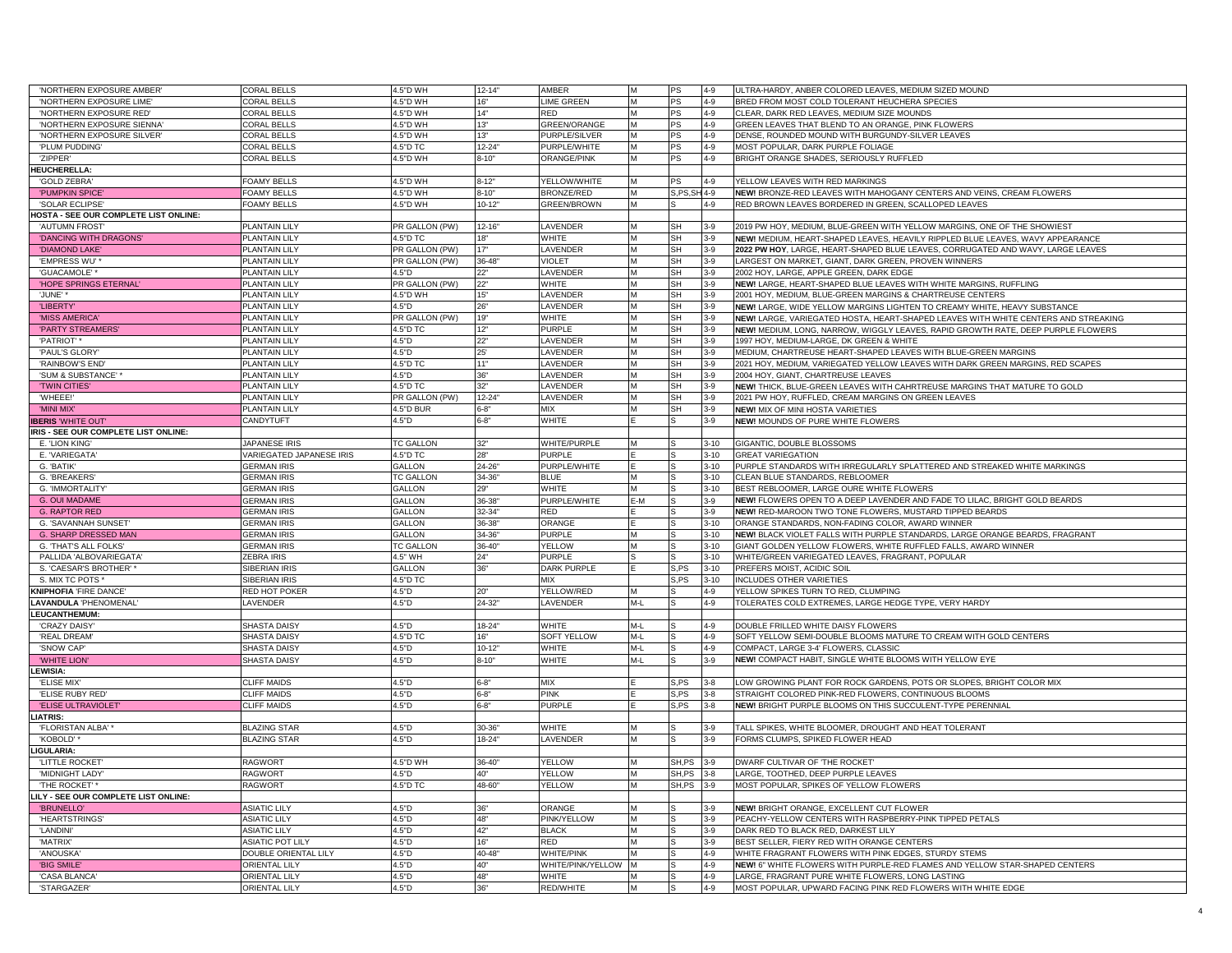| YELLOW TIGER LILY 'CITRONELLE          | <b>TIGER LILY</b>       | 4.5"D       | 48"        | YELLOW            | M              |       | $3 - 9$ | HEAVILY SPOTTED YELLOW FLOWERS, DOWNWARD FACING                            |
|----------------------------------------|-------------------------|-------------|------------|-------------------|----------------|-------|---------|----------------------------------------------------------------------------|
| <b>INUM PERENNE</b>                    | PERENNIAL FLAX          | 4.5"D       | $16 - 24$  | <b>BLUE</b>       | $E-L$          |       | $4 - 8$ | LACY FOLIAGE. SMALL FLOWERS                                                |
| OBELIA:                                |                         |             |            |                   |                |       |         |                                                                            |
| CARDINALIS (NATIVE)                    | CARDINAL FLOWER         | 4.5"D       | 30"        | <b>RED</b>        |                | S,PS  | $4 - 9$ | BEAUTIFUL, LATE COLOR, RAIN GARDENS                                        |
| UPINUS:                                |                         |             |            |                   |                |       |         |                                                                            |
| 'GALLERY BLUE'                         | LUPINE                  | 4.5"D       | 20"        | <b>BLUE</b>       | E-M            | S,PS  | $4 - 8$ | <b>COMPACT PLANTS</b>                                                      |
| 'GALLERY PINK'                         | <b>LUPINE</b>           | 4.5"D       | 20"        | <b>PINK</b>       | E-M            | S,PS  | $4 - 8$ | SWEET PEA SHAPED FLOWERS                                                   |
| 'GALLERY RED'                          | <b>LUPINE</b>           | 4.5"D       | 20"        | <b>RED</b>        | E-M            | S,PS  | $4 - 8$ | DENSE MOUND OF FOLIAGE                                                     |
| 'GALLERY WHITE                         | LUPINE                  | 4.5'D       | 20"        | WHITE             | E-M            | S.PS  | $4 - 8$ | WHITE FLOWERS                                                              |
| 'GALLERY YELLOW'                       | LUPINE                  | 4.5"D       | 20"        | YELLOW            | E-M            | S,PS  | $4 - 8$ | BEAUTIFUL SPIRED FLOWERS                                                   |
| 'MINI GALLERY BICOLOR' MIX             | LUPINE                  | 4.5"D       | $14 - 16"$ | MIX               | E-M            | S.PS  | $4 - 8$ | INCLUDES PINK AND BLUE BICOLOR, EARLIER BLOOMS, COMPACT                    |
| YCHNIS:                                |                         |             |            |                   |                |       |         |                                                                            |
| CHALCEDONICA                           | <b>MALTESE CROSS</b>    | 4.5"D       | $24 - 30"$ | <b>RED</b>        | M              |       | $3-9$   | DENSE TERMINAL CLUSTERS OF BRIGHT RED, LONG BLOOMER                        |
| 'LIPSTICK'                             | <b>MALTESE CROSS</b>    | 4.5"D       | $30 - 38"$ | <b>DARK CORAL</b> | $M-L$          |       | $3-9$   | BRONZE FOLIAGE WITH DARK CORAL BLOOMS, VERY DRAMATIC                       |
| 'ORANGE GNOME                          | <b>MALTESE CROSS</b>    | 4.5"D       |            | ORANGE            | M              |       | $4 - 8$ | LARGE, VIBRANT RED-ORANGE FLOWERS ON DARK FOLIAGE                          |
| YSIMACHIA 'FIRECRACKER'                | <b>LOOSESTRIFE</b>      | 4.5"D       | 20"        | YELLOW            | $M-L$          | PS,SH | $3 - 9$ | <b>SLENDER PURPLE LEAVES</b>                                               |
| <b>MALVA 'ZEBRINA'</b>                 | HOLLYHOCK MALLOW        | 4.5"D       | 36"        | WHITE/PURPLE      | M-L            |       | $3-8$   | PINWHEEL-LIKE, PROLIFIC BLOOMER                                            |
| <b>MONARDA:</b>                        |                         |             |            |                   |                |       |         |                                                                            |
| 'BALMY LILAC                           | <b>BEE BALM</b>         | 4.5"D       | $10-12"$   | <b>LILAC</b>      | M              | S,PS  | $4 - 9$ | DARK GREEN FOLIAGE, DWARF                                                  |
| 'BALMY PINK'                           | <b>BEE BALM</b>         | 4.5"D       | $10 - 12"$ | <b>PINK</b>       | M              | S,PS  | $4 - 9$ | PINK FLOWERS ON DWARF BUSHES                                               |
| <b>BALMY PURPLE</b>                    | <b>BEE BALM</b>         | 4.5"D       | $10 - 12$  | <b>PURPLE</b>     | M              | S.PS  | $4 - 9$ | RICH PURPLE FLOWERS, DWARF HABIT                                           |
| 'BALMY ROSE'                           | <b>BEE BALM</b>         | 4.5"D       | $10 - 12"$ | ROSE              | M              | S,PS  | $4 - 9$ | BRIGHT ROSE ON COMPACT FOLIAGE                                             |
| 'BALMY' MIX                            | <b>BEE BALM</b>         | 4.5"D       | $10-12$    | <b>MIX</b>        | M              | S,PS  | $4 - 9$ | LILAC, PINK, PURPLE AND ROSE                                               |
| 'CORAL REEF'                           | <b>BEE BALM</b>         | 4.5"D       | $36 - 42"$ | CORAL             | M              | S.PS  | $4 - 9$ | ABUNDANT BLOOMER, BRIGHT COLOR                                             |
| 'FIREBALL'                             | <b>BEE BALM</b>         | 4.5"D       | $18 - 24$  | RED               | M              | i,PS  | $4 - 9$ | NEW! A MORE COMPACT RED, GOOD MILDEW RESISTANCE                            |
| 'FIRE MARSHALL'                        | <b>BEE BALM</b>         | 4.5"D       | 24-36"     | RED               | M              | S,PS  | 4-9     | OVERSIZED BRIGHT REDDISH FLOWERS, INTERESTED BRENT                         |
| 'GARDENVIEW SCARLET'                   | <b>BEE BALM</b>         | 4.5"D       | 36"        | <b>RED</b>        | M              | S.PS  | $4 - 9$ | ROSE-RED BLOOMS, MILDEW RESISTANT                                          |
| 'MOJO'                                 | <b>BEE BALM</b>         | 4.5"D       | $12 - 18$  | <b>PURPLE</b>     | M              | S.PS  | $4 - 9$ | VERY COLORFUL AND SHOWY SPOTTED PURPLE FLOWERS                             |
| 'PURPLE ROOSTER"                       | <b>BEE BALM</b>         | 4.5"D       | 36"        | <b>PURPLE</b>     | M-L            | S, PS | $3 - 9$ | MILDEW RESISTANT, TALLER VARIETY                                           |
| 'RASPBERRY WINE'                       | <b>BEE BALM</b>         | 4.5"D       | 36"        | <b>WINE RED</b>   | M-L            | S,PS  | $4 - 9$ | MILDEW RESISTANT, HINT OF VIOLET                                           |
| 'SUGAR BIZZ LILAC LOLLIPOP'            | <b>BEE BALM</b>         | 4.5"D       | 19"        | LAVENDER          | M              | S.PS  | $4 - 8$ | <b>NEW! LAVENDER-LILAC FLOWERS</b>                                         |
| 'SUGAR BUZZ BUBBLEGUM BLAST            | <b>BEE BALM</b>         | 4.5"D       | 24"        | <b>PINK</b>       | M              | S, PS | $4 - 8$ | CHEERY FLOWERS FORM A SOLID DOME OF COLOR                                  |
| 'SUGAR BUZZ CHERRY POPS                | <b>BEE BALM</b>         | 4.5"D       | 20"        | <b>CHERRY</b>     | M              | S, PS | $4 - 8$ | 2" CHERRY RED FLOWERS                                                      |
| 'SUGAR BUZZ GRAPE GUMBALL'             | <b>BEE BALM</b>         | 4.5"D       | $20 - 24"$ | <b>MAGENTA</b>    | M              | S,PS  | $4 - 8$ | PURPLE MAGENTA BLOOMS                                                      |
| 'SUGAR BUZZ PINK FROSTING'             | <b>BEE BALM</b>         | 4.5"D       | $14 - 16$  | <b>PINK</b>       | M              | S,PS  | $4 - 8$ | <b>NEW! PASTEL PINK FLOWERS</b>                                            |
| 'SUGAR BUZZ ROCKIN' RASPBERRY          | <b>BEE BALM</b>         | 4.5"D       | 20"        | <b>RASPBERRY</b>  | M              | S,PS  | $4 - 8$ | DEEP RASPBERRY-PURPLE, DARK FOLIAGE                                        |
| 'SUGAR BUZZ' MIX                       | <b>BEE BALM</b>         | 4.5"D       |            |                   | M              | S,PS  | $4 - 8$ | ASSORTMENT OF SUGAR BUZZ BEE BALM                                          |
| <b>IEPETA:</b>                         |                         |             |            |                   |                |       |         |                                                                            |
| <b>'CAT'S MEOW</b>                     | CATMINT                 | GALLON (PW) | $17 - 20$  | <b>BLUE</b>       | M-L            |       | $3 - 8$ | NEW! THE NEW STANDARD, LANDSCAPER'S DREAM, LOW MAINTENANCE, LONG BLOOMER   |
| 'CAT'S PAJAMAS                         | CATMINT                 | GALLON (PW) | 18-20      | <b>BLUE</b>       | M-L            |       | $3 - 8$ | 2021 PW PERENNIAL OF THE YEAR, SHORTER, COMPACT HABIT, EARLY BLOOMS        |
| 'KITTEN AROUND                         | CATMINT                 | 4.5"D       | $12 - 14"$ | <b>BLUE</b>       | M-L            |       | $3 - 8$ | NEW! EVEN MORE COMPACT AND PETITE THAN PURRSIAN BLUE                       |
| 'LIMELIGHT'                            | <b>CATMINT</b>          | 4.5"D       | $6 - 8$    | <b>BLUE</b>       | M              |       | $4 - 9$ | LIME GREEN FOLIAGE SPRINKLED WITH BLUE FLOWERS, LOW HABIT                  |
| 'PURRSIAN BLUE'                        | CATMINT                 | 4.5"D       | $14 - 18$  | <b>BLUE</b>       | $M-L$          |       | $3-8$   | COMPACT AND TIDY HABIT, PERFECTLY ROUNDED CLUMPS, LOW MAINTENANCE          |
| SIBERICA <sup>*</sup>                  | <b>CATMINT</b>          | 4.5"D       | 30"        | <b>BLUE</b>       | $M-L$          |       | $3-9$   | BRIGHT GREEN FOLIAGE, DEER RESISTANT                                       |
| 'WALKER'S LOW'                         | CATMINT                 | 4.5"D       | ንባ"        | <b>BLUE</b>       | M-L            |       | $3-9$   | 2007 PERENNIAL PLANT OF THE YEAR                                           |
| <b>'WHISPURR BLUE</b>                  | CATMINT                 | 4.5"D       | $24 - 28$  | <b>BLUE</b>       | $M-I$          |       | 4-9     | NEW! LARGE FLOWER PLUMES, UPRIGHT, MINTY FRAGRANCE, GREAT FOR POLLINATORS  |
| <b>OENOTHERA:</b>                      |                         |             |            |                   |                |       |         |                                                                            |
| <b>TETRAGONA</b>                       | <b>EVENING PRIMROSE</b> | 4.5"D       | 12"        | YELLOW            |                |       | $3 - 8$ | DROUGHT TOLERANT, POOR SOILS                                               |
| AEONIA - SEE OUR COMPLETE LIST ONLINE: |                         |             |            |                   |                |       |         |                                                                            |
| 'BOWL OF BEAUTY'                       | <b>PEONY</b>            | \$15.00     | 38"        | PINK/YELLOW       | M              |       | $3 - 8$ | JAPANESE TYPE, LIGHT PINK WITH YELLOW STAMENS, CUPPED FLOWERS              |
| 'CORAL CHARM'                          | PEONY                   | \$15.00     | 30"        | CORAL             | M              |       | $3 - 8$ | LARGE SEMI-DOUBLE BOWL-SHAPED CORAL PINK FLOWERS                           |
| 'FESTIVA MAXIMA'                       | <b>PEONY</b>            | \$15.00     | 24-36'     | WHITE             | M              |       | $3 - 8$ | CLASSIC DOUBLE WHITE                                                       |
| 'GAY PAREE'                            | <b>PEONY</b>            | \$15.00     | 24-36"     | <b>PINK/WHITE</b> | M              |       | $3 - 8$ | CHINESE ANEMONE TYPE, PINK PETALS AND CREAMY CENTERS                       |
| 'KARL ROSENFIELD'                      | <b>PEONY</b>            | \$15.00     | 24-36"     | RED               | M              |       | $3 - 8$ | CLASSIC DOUBLE RED PEONY                                                   |
| 'PAULA FAY'                            | PEONY                   | \$15.00     | 15"        | HOT PINK          | E-M            |       | $3 - 8$ | LARGE, SEMI-DOUBLE HOT PINK FLOWERS                                        |
| 'SARAH BERNHARDT'                      | PEONY                   | \$15.00     | הי         | <b>PINK</b>       | M              |       | $3 - 8$ | CLASSIC DOUBLE PINK                                                        |
| 'WHITE CAP'                            | PEONY                   | \$40.00     | 34"        | RED/WHITE         | M              |       | $3 - 8$ | JAPANESE TYPE, FRAGRANT, RED PETALS FILLED WITH WHITE AND PINK CENTER      |
| <b>TREE PEONY</b>                      | TREE PEONY              | \$22.00     | $2 - 3'$   | MIX               | E-M            |       | $4 - 9$ | DEVELOP INTO WOODY SHRUBS, HUGE BLOOMS, NO STAKING NEEDED, ASSORTED COLORS |
| APAVER:                                |                         |             |            |                   |                |       |         |                                                                            |
| 'CRIMSON RED'                          | <b>ORIENTAL POPPY</b>   | 4.5"D       | 36"        | <b>RED</b>        |                |       | $3 - 7$ | CUP-SHAPED. SILKY FLOWERS                                                  |
| <b>'FRUIT PUNCH'</b>                   | <b>ORIENTAL POPPY</b>   | 4.5"D       | $24 - 30'$ | <b>PINKS</b>      |                |       | $3 - 7$ | 5" BLOOMS OF HOT PINK, ORANGE, PLUM AND RED WITH DARK CENTERS AND RUFFLES  |
| 'ORANGE SCARLET                        | ORIENTAL POPPY          | 4.5"D       | 36"        | ORANGE            |                |       | $3 - 7$ | STRONG, GRACEFUL STEMS                                                     |
| 'PRINCESS LOUISE'                      | ORIENTAL POPPY          | 4.5"D       | 36"        | <b>PINK</b>       | $\blacksquare$ |       | $3 - 7$ | PAPERY PINK FLOWERS                                                        |
| 'ROYAL WEDDING'                        | ORIENTAL POPPY          | 4.5"D       | 36"        | WHITE             |                |       | $3 - 7$ | STRONG, TALL STEMS                                                         |
| <b>PENSTEMON:</b>                      |                         |             |            |                   |                |       |         |                                                                            |
| 'BLACKBEARD'                           | <b>BEARDTONGUE</b>      | 4.5"D       | 28-34      | PURPLE            | E-M            |       | $3-8$   | IMPROVED DARK TOWERS, DARK FOLIAGE, TALL TUBULAR FLOWERS                   |
| 'ONYX & PEARLS'                        | <b>BEARDTONGUE</b>      | 4.5"D       | 18"        | LAVENDER/WHITE    | M              |       | $3 - 8$ | DARK FOLIAGE, SOFT LAVENDER FLOWERS, TALLER, FULLER AND LIGHTER THAN BB    |
| PEROVSKIA:                             |                         |             |            |                   |                |       |         |                                                                            |
| ATRIPLICIFOLIA 'TAIGA'                 | <b>RUSSIAN SAGE</b>     | 4.5"D       | 40"        | <b>BLUE</b>       |                |       | $4 - 9$ | SILVER FOLIAGE, AROMATIC                                                   |
| 'BLUE JEAN BABY'                       | <b>RUSSIAN SAGE</b>     | 4.5"D       | 28-34      | <b>BLUE</b>       |                |       | $4 - 9$ | A SHORTER, MORE MANAGEABLE VARIETY                                         |
| 'CRAZY BLUE'                           | <b>RUSSIAN SAGE</b>     | 4.5"D       | $16 - 18$  | <b>BLUE</b>       |                | l.S   | $4 - 8$ | COMPACT, IMPROVED BRANCHING                                                |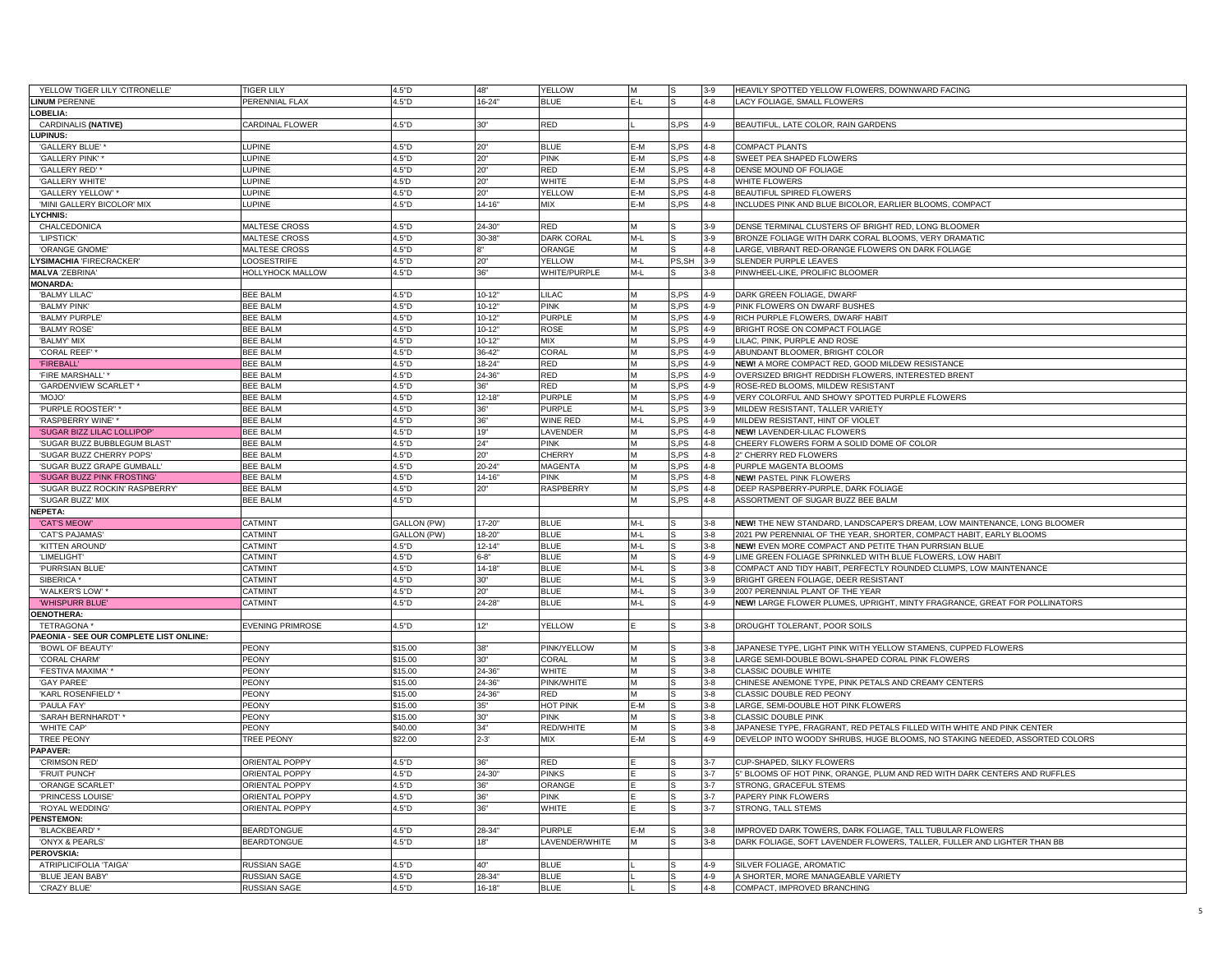| 'DENIM 'N LACE'                   | <b>RUSSIAN SAGE</b>      | GALLON (PW)    | 28-32"     | <b>BLUE</b>         |       |                     | $4 - 9$  | 2020 PW PERENNIAL OF YEAR, COMPACT, UPRIGHT, LACY SKY-BLUE FLOWERS, FULL LOOK        |
|-----------------------------------|--------------------------|----------------|------------|---------------------|-------|---------------------|----------|--------------------------------------------------------------------------------------|
| 'LITTLE SPIRE'                    | <b>RUSSIAN SAGE</b>      | 4.5"D          | 25"        | <b>BLUE</b>         |       |                     | $4 - 8$  | SHORTER AND MORE COMPACT. MAINTAINS FORM                                             |
| PHLOX PANICULATA:                 |                          |                |            |                     |       |                     |          |                                                                                      |
| PAN. 'BLUE PARADISE'              | <b>TALL GARDEN PHLOX</b> | 4.5"D          | 40"        | <b>BLUE</b>         | $M-L$ |                     | $4 - 9$  | GREAT COLOR, MILDEW RESISTANT                                                        |
| PAN. 'CHERRY CREAM'               | <b>TALL GARDEN PHLOX</b> | 4.5"D          | 22-26      | <b>WHITE/PINK</b>   |       |                     | $4 - 9$  | NEW! LARGE CREAM AND PINK FLOWERS WITH ROSE COLORED EYES                             |
| PAN. 'DAVID'                      | TALL GARDEN PHLOX        | 4.5"D          | $36 - 42'$ | WHITE               | $M-I$ |                     | $4 - 9$  | FRAGRANT, MILDEW RESITANT                                                            |
| PAN. 'FASHIONABLY EARLY' MIX      | <b>IYBRID PHLOX</b>      | 4.5"D          | 30-36      | <b>MIX</b>          | :-M   |                     | $4 - 8$  | SUPER EARLY BLOOMING PHLOX, MILDEW RESISTANT, FLAMINGO & LAVENDER ICE VARIETIES      |
| PAN. 'FRANZ SCHUBERT'             | TALL GARDEN PHLOX        | 4.5"D          | 34"        | LILAC               | M-L   |                     | $4 - 8$  | BEAUTIFUL CLUSTERS OF FLOWERS                                                        |
|                                   |                          |                |            |                     |       |                     |          |                                                                                      |
| PAN. 'GLAMOUR GIRL'               | TALL GARDEN PHLOX        | 4.5"D          | 32"        | HOT PINK            | $M-L$ |                     | $4 - 8$  | HOT CORAL PINK FLOWERS ON DARK PURPLE STEMS                                          |
| PAN. 'LAURA'                      | TALL GARDEN PHLOX        | 4.5"D          | 30"        | <b>PURPLE</b>       | $M-I$ |                     | $3 - 9$  | LAVENDER PURPLE WITH WHITE STAR CENTERS                                              |
| PAN. 'LUMINARY OPALESCENCE'       | TALL GARDEN PHLOX        | TC GALLON (PW) | 30-32      | LIGHT PINK          | $M-I$ |                     | $3 - 8$  | NEW! NEW GOLD STANDARD FOR POWDERY MILDEW RESISTANCE, LIGHT PINK WITH DARK PINK EYES |
| PAN. 'LUMINARY ULTRAVIOLET'       | TALL GARDEN PHLOX        | TC GALLON (PW) | 32-36      | <b>MAGENTA</b>      | M-L   |                     | $3 - 8$  | NEW! VERY DARK, MAGENTA FLOWERS, IMPROVED 'NICKY'                                    |
| PAN, 'NICKY'                      | TALL GARDEN PHLOX        | 4.5"D          | 32-36      | <b>MAGENTA</b>      | $M-L$ |                     | $3 - 9$  | STUNNING, LARGE MAGENTA FLOWERS                                                      |
| PAN. 'OPENING ACT PINK-A-DOT'     | <b>HYBRID PHLOX</b>      | TC GALLON (PW) | 30-36      | <b>WHITE/PINK</b>   |       |                     | $4 - 8$  | PW, EARLIER BLOOMER, CUT BACK FOR REBLOOM                                            |
| PAN. 'OPENING ACT ULTRAPINK'      | <b>IYBRID PHLOX</b>      | TC GALLON (PW) | $22 - 28"$ | <b>PINK</b>         | M     |                     | $4 - 8$  | PW, FLOURESCENT ROSE PINK FLOWERS, MOST VIBRANT OF SERIES                            |
| PAN. 'ORANGE PERFECTION'          | TALL GARDEN PHLOX        | 4.5"D          | 36"        | ORANGE              | $M-L$ |                     | $3 - 9$  | LARGE HEADS, STRONG STEMS                                                            |
| PAN. 'STARFIRE'                   | <b>TALL GARDEN PHLOX</b> | 4.5"D          | 30-36      | <b>RED</b>          | $M-L$ |                     | $4 - 9$  | BRIGHT RED BLOOMS ON COMPACT PLANTS, ATTRACTS BUTTERFLIES                            |
| PAN. 'FAMOUS' MIX                 | TALL GARDEN PHLOX        | 4.5"D          | 18"        | <b>MIX</b>          | M     |                     | $4 - 8$  | NEW! SLIGHTLY TALLER AND MORE VIGOROUS THAN FLAME SERIES, CORAL, MAGENTA & PINK EYE  |
| PAN. 'FLAME BLUE'                 | TALL GARDEN PHLOX        | 4.5"D          | 16"        | <b>BLUE</b>         | $M-I$ |                     | $4 - 8$  | LIGHT BLUE FLOWERS                                                                   |
| PAN. 'FLAME CORAL                 | <b>TALL GARDEN PHLOX</b> | 4.5"D          | 16"        | CORAL               | $M-L$ |                     | $4 - 8$  | DWARF, EARLY BLOOMER                                                                 |
| PAN. 'FLAME PINK'                 | <b>TALL GARDEN PHLOX</b> | 4.5"D          | 16"        | <b>FUCHSIA PINK</b> | $M-L$ |                     | $4 - 8$  | COMPACT, LARGE HEADS                                                                 |
| PAN. 'FLAME PURPLE                | TALL GARDEN PHLOX        | 4.5"D          | 16"        | <b>PURPLE</b>       | $M-L$ |                     | $4 - 8$  | MILDEW RESISTANT                                                                     |
| PAN. 'FLAME RED'                  | TALL GARDEN PHLOX        | 4.5"D          | 16"        | <b>RED</b>          | M-L   |                     | $4 - 8$  | <b>ATTRACTS BUTTERFLIES</b>                                                          |
| PAN. 'FLAME WHITE EYE'            | TALL GARDEN PHLOX        | 4.5"D          | 16"        | <b>WHITE/PINK</b>   | $M-I$ |                     | $4 - 8$  | WHITE FLOWERS WITH PINK EYE                                                          |
| PHLOX SUBULATA:                   |                          |                |            |                     |       |                     |          |                                                                                      |
| SUB. 'BLUE EMERALD'               | CREEPING PHLOX           | 4.5"D          |            | <b>BLUE</b>         |       | S,PS                | $3 - 8$  | NEEDLE-LIKE LEAVES                                                                   |
| SUB. 'CANDY STRIPE'               | <b>CREEPING PHLOX</b>    | 4.5"D          |            | WHITE/PINK          |       | S.PS                | $3 - 8$  | PINK AND WHITE STRIPED FLOWERS                                                       |
| SUB. 'CORAL EYE'                  | <b>CREEPING PHLOX</b>    | 4.5"D          | $4 - 6"$   | WHITE/PINK          |       | S,PS                | $2 - 9$  | WHITE FLOWERS WITH BRIGHT PINK EYES                                                  |
| SUB. 'EARLY BIRD PINK             | CREEPING PHLOX           | 4.5"D          | $3 - 6'$   | <b>PINK</b>         |       | S.PS                | $4 - 9$  | DEEP CARMINE-PINK FLOWERS WITH RASPBERRY-RED EYES                                    |
| SUB. 'EYE CANDY'                  | CREEPING PHLOX           | 4.5"D          | $4 - 6"$   | PINK/PURPLE         |       | S,PS                | $2 - 9$  | LIGHT LAVENDER-PINK FLOWERS WITH DARK WINE PURPLE EYE                                |
|                                   |                          |                |            |                     |       |                     |          |                                                                                      |
| SUB. 'EYE CARAMBA                 | CREEPING PHLOX           | 4.5"D          | $4 - 6"$   | PINK/RED            |       | S,PS                | $2 - 9$  | MEDIUM PINK FLOWERS WITH A RED EYE                                                   |
| SUB. 'PURPLE BEAUTY'              | <b>REEPING PHLOX</b>     | 4.5"D          |            | PURPLE              |       | S,PS                | $4 - 8$  | DARK PURPLE EYES                                                                     |
| SUB. 'RED WINGS'                  | <b>CREEPING PHLOX</b>    | 4.5"D          | $4 - 6"$   | <b>ROSE</b>         |       | S.PS                | $3 - 8$  | TOUGH, LOW-GROWING                                                                   |
| SUB. 'STRAWBERRIES & CREAM'       | CREEPING PHLOX           | 4.5"D          | $3 - 6"$   | <b>WHITE/PINK</b>   |       | S, PS               | $4 - 9$  | FLOWERS BEGIN WHITE AND AGE TO SHADES OF PINK, LONG LASTING BLOOMER                  |
| SUB. 'VIOLET PINWHEELS'           | REEPING PHLOX            | 4.5"D          | $4 - 6"$   | PURPLE              |       | S,PS                | $3 - 8$  | PINWHEEL-SHAPED FLOWERS                                                              |
| SUB. WHITE                        | <b>CREEPING PHLOX</b>    | 4.5"D          |            | WHITE               |       | S.PS                | $3 - 8$  | DAINTY WHITE FLOWERS                                                                 |
| <b>PLATYCODON:</b>                |                          |                |            |                     |       |                     |          |                                                                                      |
| 'DOUBLE BLUE                      | <b>BALLOON FLOWER</b>    | 4.5"D          | 24"        | <b>DARK BLUE</b>    | M-L   | S.PS                | $3-9$    | OPEN INTO STAR-SHAPED BLOOMS                                                         |
| 'FAIRY SNOW                       | <b>BALLOON FLOWER</b>    | 4.5"D          | $10 - 12"$ | WHITE               | $M-L$ | S,PS                | $3 - 8$  | MASSES OF WHITE BELL-SHAPED FLOWERS WITH BLUE VEINS                                  |
| 'POPSTAR' MIX                     | <b>BALLOON FLOWER</b>    | 4.5"D          |            | <b>MIX</b>          | $M-L$ | S.PS                | $3 - 9$  | NEW! VERY WELL BRANCHED, COMPACT PLANT, WHITE, PINK & BLUE                           |
| 'SENTIMENTAL BLUE'                | <b>BALLOON FLOWER</b>    | 4.5"D          | $6 - 8"$   | <b>BLUE</b>         | $M-L$ | S.PS                | $3 - 9$  | LARGE BUDS, DWARF PLANT                                                              |
| POLEMONIUM:                       |                          |                |            |                     |       |                     |          |                                                                                      |
| 'APRICOT DELIGHT'                 | <b>JACOB'S LADDER</b>    | 4.5"D          | $15 - 20$  | <b>PINK APRICOT</b> | E-M   | PS                  |          | SOFT CLUSTERS OF PINK-APRICOT BLOOMS, RE-SEEDS                                       |
| 'BRISE D'ANJOU'                   | <b>JACOB'S LADDER</b>    | 4.5"D TC       | $18 - 24$  | <b>BLUE</b>         | E-M   | PS                  | $4 - 6$  | BRIGHT FLOWERS ON TALL STEMS, VARIEGATED                                             |
| 'HEAVENLY HABIT'                  | <b>JACOB'S LADDER</b>    | 4.5"D          | $12 - 14"$ | <b>BLUE</b>         | E-M   | <b>PS</b>           |          | CLUSTERS OF BLUE FLOWERS WITH GOLDEN EYES, FERN-LIKE FOLIAGE                         |
| 'PURPLE RAIN STRAIN               | <b>JACOB'S LADDER</b>    | 4.5"D          | $20 - 30"$ | <b>BLUE</b>         | M-    | PS                  |          | UNUSUAL DARK PURPLE FOLIAGE                                                          |
| 'STAIRWAY TO HEAVEN'              | <b>JACOB'S LADDER</b>    | 4.5"D TC       | ንበ"        | <b>BLUE</b>         | -M    | PS                  | $3 - 7$  | VARIEGATED, TINGED PINK                                                              |
| <b>TOUCH OF CLASS</b>             | <b>JACOB'S LADDER</b>    | 4.5"D TC       | 14"        | <b>BLUE</b>         | :-M   | $_{\mathsf{PS}}$    | $3 - 9$  | PURE WHITE VARIEGATION, NEW FAVORITE                                                 |
| POLYGONATUM ODORATUM 'VARIEGATUM' | SOLOMON'S SEAL           | 4.5"D WH       | $18 - 24"$ | CREAM               |       | SH,PS               | $3-9$    | 2013 PERENNIAL PLANT OF YEAR, VARIEGATED                                             |
| POTENTILLA 'ARC EN CIEL'          | CINQUEFOIL               | 4.5"D TC       | 15"        | ORANGE              | M     |                     | $4 - 8$  | LONG, TRAILING STEMS, RED WITH YELLOW EDGE                                           |
| PRIMULA:                          |                          |                |            |                     |       |                     |          |                                                                                      |
| 'BELARINA' MIX                    | PRIMROSE                 | 4.5"D          | $5 - 8"$   | MIX                 |       | SH, PS 4-8          |          | DOUBLE FLOWERS, RED, LILAC, NECTARINE & BLUE                                         |
| 'PACIFIC GIANTS MIX'              | <b>PRIMROSE</b>          | 4.5"D          |            | <b>MIX</b>          |       | SH, PS 4-9          |          | LARGE, VIBRANT FLOWERS, WRINKLED FOLIAGE                                             |
| 'SUPERNOVA MIX'                   | <b>RIMROSE</b>           | 4.5"D          |            | <b>MIX</b>          |       | SH, PS 4-9          |          | EXTRA LARGE BLOOMS, BRIGHT COLORS                                                    |
| PRUNELLA 'BELLA BLUE'             | SELF-HEAL                | 4.5"D          | $8 - 12"$  | <b>BLUE</b>         | E-L   | PS                  |          | ATTRACTIVE, DAINTY LEAVES, LOW GROWING DENSE MAT                                     |
| PULMONARIA:                       |                          |                |            |                     |       |                     |          |                                                                                      |
| 'DARK VADER'                      | <b>LUNGWORT</b>          | 4.5"D TC       | 10"        | <b>PINK TO BLUE</b> |       | SH, PS              | $4 - 9$  | NEW! DARK GREEN LEAVES WITH SILVER SPOTTING, FLOWERS CHANGE COLOR                    |
|                                   |                          |                |            | PINK TO BLUE        |       |                     |          |                                                                                      |
| 'MRS. MOON' *                     | LUNGWORT                 | 4.5"D TC       | 12"        | <b>RASPBERRY</b>    |       | SH, PS 3-9<br>SH.PS |          | LARGE SILVERY-GRAY DOTTED LEAVES                                                     |
| 'RASPBERRY SPLASH                 | LUNGWORT                 | 4.5"D TC       | 12"        |                     |       |                     | $3-9$    | MOST FLORIFEROUS SELECTION                                                           |
| 'SHRIMPS ON THE BARBIE'           | LUNGWORT                 | 4.5"D TC       | $10 - 12"$ | <b>PINK</b>         |       | SH.PS               | $3 - 9$  | LARGE SPREADER, DEEP SHRIMP PINK FLOWERS, GREEN WITH WHITE SPOTS                     |
| 'TREVI FOUNTAIN'                  | LUNGWORT                 | 4.5"D TC       | 12"        | <b>BLUE</b>         |       | SH,PS               | $4 - 9$  | LARGE COBALT-BLUE FLOWERS                                                            |
| <b>PULSATILLA:</b>                |                          |                |            |                     |       |                     |          |                                                                                      |
| <b>VULGARIS</b>                   | PASQUE FLOWER            | 4.5"D          | $8 - 15"$  | <b>PURPLE</b>       |       | S.PS                | $4 - 8$  | SHOWY, CUP-SHAPED FLOWERS, MOSTLY PURPLE FLOWERS, HAIRY FOLIAGE                      |
| <b>VULGARIS 'RUBRA'</b>           | ASQUE FLOWER             | 4.5"D          | $10 - 12$  | <b>RED</b>          |       | S.PS                | $4 - 8$  | LACY FOLIAGE, BELL-SHAPED FLOWERS                                                    |
| RODGERSIA 'BRONZE PEACOCK'        | RODGER'S FLOWER          | 4.5"D BUR      | 22"        | <b>PINK</b>         | M     | SH, PS 4-8          |          | NEW! THE DARKEST FOLIAGE OF ANY RODGERSIA, ASTILBE-LIKE FLOWERS IN LATE SPRING       |
| RUDBECKIA:                        |                          |                |            |                     |       |                     |          |                                                                                      |
| 'AMERICAN GOLD RUSH'              | <b>BLACK EYED SUSAN</b>  | 4.5"D TC       | $22 - 26'$ | YELLOW              | M-L   |                     | 4-6      | 2020 AAS WINNER, A DOME-LIKE HABIT, GOLDEN YELLOW FLOWERS WITH BLACK CENTERS         |
| 'GOLDSTURM'                       | <b>BLACK EYED SUSAN</b>  | 4.5"D          | 36"        | YELLOW              | M-L   |                     | $3 - 10$ | LARGE 3-4" FLOWERS, CUT FLOWERS                                                      |
| 'LITTLE GOLDSTAR'                 | <b>BLACK EYED SUSAN</b>  | 4.5"D TC       | $14 - 16'$ | YELLOW              | M-L   |                     | $3 - 9$  | SHORT AND COMPACT GOLDSTURM, MORE FLORIFEROUS                                        |
|                                   |                          |                |            |                     |       |                     |          |                                                                                      |
| 'LITTLE HENRY'<br>SALVIA:         | <b>BLACK EYED SUSAN</b>  | 4.5"D          | 36-48      | YELLOW              | $M-L$ |                     | $4 - 8$  | ELEGANT QUILLED PETALS AND BROWN CENTERS, NARROW, UPRIGHT HABIT                      |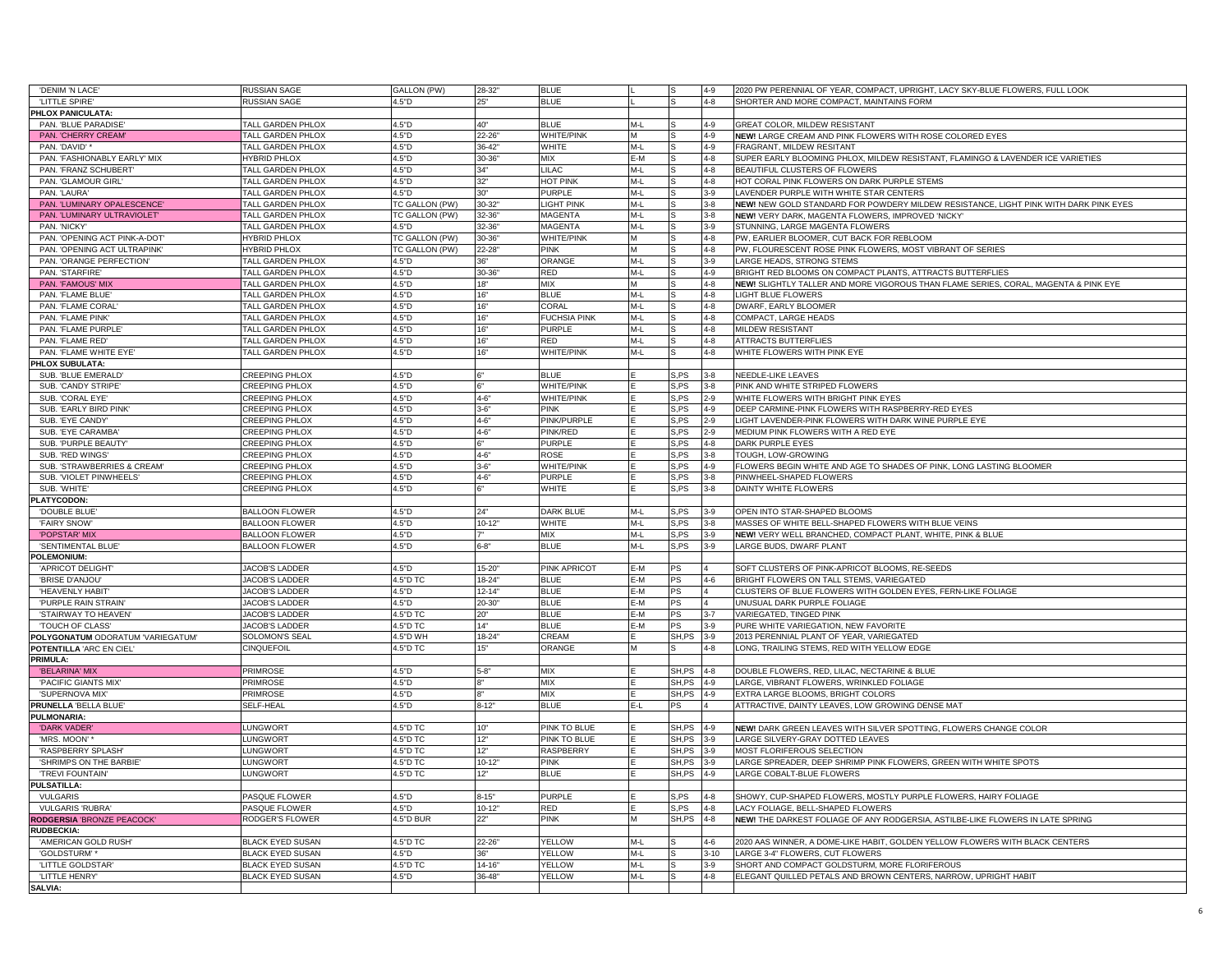| 'MARVEL BLUE'                     | <b>MEADOW SAGE</b>         | 4.5"D          | $10 - 12"$ | <b>BLUE</b>         | E-L   | S      | $3 - 9$  | MASSIVE BRIGHT BLUE FLOWERS                                                           |
|-----------------------------------|----------------------------|----------------|------------|---------------------|-------|--------|----------|---------------------------------------------------------------------------------------|
| 'MARVEL ROSE'                     | <b>MEADOW SAGE</b>         | 4.5"D          | $10 - 12"$ | <b>ROSE</b>         | E-L   |        | $3-9$    | BEST SALVIA ON MARKET, LARGE FLOWERS                                                  |
| 'MARVEL SKY BLUE'                 | <b>MEADOW SAGE</b>         | 4.5"D          | $10 - 12"$ | <b>BLUE</b>         | E-L   |        | $3-9$    | LARGEST FLOWERS OF ALL SALVIAS, COMPACT, BLOOMS ALL SUMMER LONG                       |
| 'MAY NIGHT'                       | <b>MEADOW SAGE</b>         | 4.5"D          | 24"        | DEEP PURPLE         | M-L   |        | $4 - 8$  | 1997 PERENNIAL PLANT OF THE YEAR                                                      |
| 'PROFUSION PERFECT'               | MEADOW SAGE                | TC GALLON (PW) | $16 - 20'$ | LIGHT BLUE          | M-L   |        | $3 - 8$  | PW, ONE OF THE BEST FOR CONSISTENT REBLOOM, SOFT ICY BLUE FLOWERS                     |
| 'PROFUSION WHITE'                 | <b>MEADOW SAGE</b>         | TC GALLON (PW) | 16-20      | <b>WHITE</b>        | M-L   |        | $3 - 8$  | PW, GREAT REBLOOMER WHEN CUT BACK                                                     |
| 'SALVATORE BLUE                   | <b>JEADOW SAGE</b>         | 4.5"D          | $10 - 12"$ | <b>BLUE</b>         | E-L   |        | $4 - 8$  | NEW! DEEP BLUE COLORED SPIKES AGAINST DARK STEMS                                      |
|                                   |                            |                |            |                     |       |        |          |                                                                                       |
| SAPONARIA OCYMOIDES               | <b>SOAPWORT</b>            | 4.5"D          | $8 - 10"$  | PINK                |       |        | $3 - 8$  | PROFUSE, BRIGHT PINK BLOOMS COVER THIS TRAILING PLANT                                 |
| <b>SAXIFRAGA 'ROCCO RED'</b>      | <b>ROCKFOIL</b>            | 4.5"D          | 12"        | RED                 | E-M   |        | $4 - 8$  | BRIGHT CARMINE-RED FLOWERS ABOVE BRIGHT GREEN FOLIAGE                                 |
| <b>SCABIOSA 'VIVID VIOLET'</b>    | PINCUSHION FLOWER          | 4.5"D TC       | 11"        | <b>VIOLET</b>       | E-L   |        | 4-9      | LARGE BRIGHT VIOLET FLOWERS ON WIRY STEMS OVER A LOW MOUND OF FRILLY FOLIAGE          |
| SEDUM - UPRIGHT:                  |                            |                |            |                     |       |        |          |                                                                                       |
| 'AUTUMN CHARM                     | TONECROP                   | 4.5"D TC       | $15 - 18$  | <b>IGHT PINK</b>    |       |        | $3-9$    | VARIEGATED GRAY-GREEN AND YELLOW LEAVES                                               |
|                                   |                            |                | $18 - 24$  |                     |       |        |          |                                                                                       |
| 'AUTUMN DELIGHT                   | <b>STONECROP</b>           | 4.5"D TC       |            | <b>PINK</b>         |       |        | $3-9$    | VARIEGATED BRIGHT GREEN LEAVES                                                        |
| 'AUTUMN JOY                       | <b>STONECROF</b>           | 4.5"D TC       | $18 - 24"$ | PINK                |       |        | $3-9$    | GRAY-GREEN LEAVES, WINTER INTEREST                                                    |
| 'AUTUMN' SERIES MIX               | <b>STONECROP</b>           | 4.5"D TC       |            | MIX                 |       |        | $3-9$    | INCLUDES CHARM, DELIGHT AND JOY                                                       |
| 'MR. GOODBUD'                     | <b>STONECROP</b>           | 4.5"D TC       | $14 - 16"$ | <b>PURPLE</b>       |       |        | $3-9$    | PURPLE TINGED STEMS, MASSIVE FLOWERHEADS                                              |
| 'NEON'                            | <b>STONECROF</b>           | 4.5"D TC       | 15"        | <b>PINK</b>         |       |        | $3-9$    | <b>NEW! NEON-PINK FLOWERS</b>                                                         |
| 'ROCK N GROW' MIX                 | <b>STONECROF</b>           | TC GALLON (PW) | $16 - 24$  | <b>MIX</b>          |       |        | $3-9$    | NEW! BACK IN BLACK, CORALJADE, LEMONJADE & TIRAMISU                                   |
|                                   |                            |                |            |                     |       |        |          |                                                                                       |
| 'ROCK N ROUND' MIX                | <b>STONECROP</b>           | TC GALLON (PW) | $10-12$    | <b>MIX</b>          |       |        | $3-9$    | NEW! BUNDLE OF JOY, POPSTAR, SUPERSTAR & PURE JOY                                     |
| 'TOUCHDOWN TEAK'                  | <b>STONECROP</b>           | 4.5"D          | 15"        | ROSE                |       |        | $4 - 10$ | TALL SEDUM WITH RED STEMS AND REDDISH-BROWN LEAVES, ROSE RED FLOWERS                  |
| SEMPERVIVUM HENS AND CHICKS       | <b>HENS AND CHICKS</b>     | 4.5"D          | $3 - 6"$   | <b>GREEN</b>        |       |        | $3-9$    | ASSORTMENT, TIGHT ROSETTES OF SUCCULENT-TYPE PLANTS                                   |
| <b>SISYRINCHIUM 'MOODY BLUES'</b> | <b>BLUE EYED GRASS</b>     | 4.5"D          |            | <b>BLUE</b>         | E-M   |        | $4 - 9$  | NEW! GRASSY, IRIS-LIKE FOLIAGE, MOIST LOCATIONS, BRIGHT BLUE FLOWERS WITH YELLOW EYES |
| STACHYS:                          |                            |                |            |                     |       |        |          |                                                                                       |
|                                   |                            |                |            |                     |       |        |          | SOFT SILVERY-GRAY FOLIAGE WITH LAVENDER SPIKES, REPLACES COMMON VARIETY               |
| 'FUZZY WUZZY'                     | AMB'S EARS                 | 4.5"D          | $12 - 18'$ | LAVENDER            |       |        | 4-9      |                                                                                       |
| 'HUMMELO'                         | BETONY                     | 4.5"D          | $18 - 20'$ | LAVENDER-ROSE       | м     |        | $4 - 10$ | 2019 PERENNIAL OF YEAR, LARGE CLUMPS OF GREEN LEAVES, TALL FLOWER SPIKES              |
| 'PINK COTTON CANDY                | <b>BETONY</b>              | 4.5"D          | $18 - 24"$ | <b>PINK</b>         | M     |        | 4-9      | TALL SPIKES OF DENSE PINK FLOWERS                                                     |
| TANACETUM (PYRETHRUM)             |                            |                |            |                     |       |        |          |                                                                                       |
| 'JAMES KELWAY                     | PAINTED DAISY              | 4.5"D          | $20 - 30$  | RED                 | E-M   |        | 2-9      | NEW! 3" BRIGHT RED DAISIES WITH YELLOW CENTERS                                        |
| 'ROBINSON'S RED                   | PAINTED DAISY              | 4.5"D          | 26"        | <b>RED</b>          | $M-L$ |        | $3 - 7$  | DAISY-LIKE RED FLOWERS                                                                |
|                                   |                            |                |            |                     |       |        |          |                                                                                       |
| THALICTRUM 'NIMBUS WHITE'         | <b>MEADOW RUE</b>          | 4.5"D TC       | 28"        | WHITE               |       | S,PS   | $4 - 8$  | WHITE, CLOUD-LIKE MASSES ON DARK STEMS AND FERN-LIKE FOLIAGE                          |
| <b>TIARELLA:</b>                  |                            |                |            |                     |       |        |          |                                                                                       |
| 'FINGERPAINT'                     | <b>FOAMFLOWER</b>          | 4.5"D TC       | $10 - 12'$ | WHITE               |       | SH,PS  | $4 - 9$  | GREEN LEAVES WITH BURGUNDY BLOTCHES                                                   |
| 'PINK SKYROCKET                   | <b>FOAMFLOWER</b>          | 4.5"D TC       | $6 - 12"$  | PINK                |       | SH,PS  | $4 - 9$  | LARGE SPRAYS OF PINK FLOWERS                                                          |
| 'RUNNING TAPESTRY                 | <b>FOAMFLOWER</b>          | 4.5"D TC       | $12 - 15"$ | WHITE               |       | SH,PS  | 4-9      | VIGOROUS RUNNER, RED SPECKLED HEART-SHAPED FOLIAGE, WHITE SPIKES                      |
| 'SUGAR 'N SPICE'                  |                            | 4.5"D TC       | $8 - 10"$  |                     |       | SH,PS  | $4 - 8$  | ABUNDANT WHITE AND PINK FRANGRANT FLOWERS, GREEN LEAVES WITH RED CENTER               |
|                                   | <b>FOAMFLOWER</b>          |                |            | PINK & WHITE        |       |        |          |                                                                                       |
| 'WHERRYI'*                        | FOAMFLOWER                 | 4.5"D          | $6 - 0$    | WHITE               |       | SH, PS | $3-9$    | HARDY NATIVE, CREAMY WHITE SPIKES, SLOW SPREADING, HEART SHAPED LEAVES                |
| TRADESCANTIA 'LUCKY CHARM' '      | SPIDERWORT                 | 4.5"D          | $8 - 11"$  | <b>BLUE</b>         | E-M   | S.PS   | 4-9      | GOLDEN CHARTREUSE FOLIAGE, NICE CONTRAST                                              |
| <b>TROLLIUS MIX</b>               | LOBE FLOWER                | 4.5"D TC       | 18-24      | MIX                 | E-M   | S.PS   | $3 - 7$  | MIX OF GOLDEN QUEEN, NEW MOON AND SUPERBUS                                            |
| <b>VERONICA:</b>                  |                            |                |            |                     |       |        |          |                                                                                       |
| 'AZTEC GOLD'                      | <b>PROSTRATE SPEEDWELL</b> | 4.5"D          |            | <b>BLUE</b>         | M-L   |        | $3-9$    | BRIGHT GOLD LEAVES, LOW SPREADING                                                     |
|                                   |                            |                |            |                     |       |        |          |                                                                                       |
| 'BLUE SKYWALKER'                  | SPEEDWELL                  | 4.5"D          | 28-30      | <b>BLUE</b>         | M-L   |        | 4-9      | LAVENDER-BLUE FLOWER SPIKES WITH DARK GREEN LEAVES                                    |
| 'EVELINE'                         | SPEEDWELL                  | 4.5"D          | 12-24      | <b>VIOLET</b>       | M-L   |        | $4 - 8$  | EXTRA TALL SPIKES OF RED-VIOLET FLOWERS ON UPRIGHT PLANTS                             |
| <b>'FIRST LOVE</b>                | SPEEDWELI                  | 4.5"D TC       | 12-20'     | <b>DARK PINK</b>    | M-L   |        | $4 - 8$  | UNIFORM, SHORT SPIKES, VERY MILDEW RESISTANT                                          |
| 'PURPLELICIOUS'                   | SPEEDWELL                  | 4.5"D          | $9 - 18"$  | PURPLE              | $M-L$ |        | $4 - 8$  | BUSHY, CLUMP FORMING, INTENSE PURPLE FLOWER SPIKES                                    |
| 'RED FOX'                         | PEEDWELL                   | 4.5"D          | $15 - 18"$ | ROSE/RED            | M-L   |        | $3-9$    | FREE-FLOWERING, GREAT COLOR                                                           |
| 'ROYAL CANDLES'                   | PEEDWELL                   | 4.5"D          | $15 - 18$  | DARK VIOLET         | M-L   |        | $3-9$    | SHOWY, COMPACT, LOW MAINTENANCE                                                       |
|                                   |                            |                |            |                     |       |        |          |                                                                                       |
| 'VENICE BLUE'                     | PEEDWELI                   | 4.5"D          | $10 - 12'$ | <b>BLUE</b>         | M-L   |        | $4 - 9$  | REALLY IMPRESSIVE, LARGE BLUE FLOWERS ON LOW PLANTS                                   |
| YUCCA 'COLOR GUARD'               | <b>ADAM'S NEEDLE</b>       | 4.5"D TC       | $24 - 36$  | <b>GREEN/YELLOW</b> |       |        | $4 - 10$ | TROPICAL LOOKING GRASS-LIKE PERENNIAL, HARDY                                          |
|                                   |                            |                |            |                     |       |        |          |                                                                                       |
| <b>2.5" GROUNDCOVERS</b>          |                            |                |            |                     |       |        |          |                                                                                       |
| AJUGA:                            |                            |                |            |                     |       |        |          |                                                                                       |
|                                   |                            |                |            |                     |       |        |          |                                                                                       |
| 'BLACK SCALLOP                    | <b>BUGLEWEED</b>           | 2.5"           | $4 - 6"$   | <b>BLUE</b>         |       | PS.SH  | $4 - 9$  | VERY DARK, GLOSSY FOLIAGE                                                             |
| 'BLUEBERRY MUFFIN                 | <b>BUGLEWEED</b>           | 2.5"           |            | BLUE                |       | PS,SH  | $4 - 9$  | VERY TALL BLUE SPIKES ABOVE SMALL, DARK COLORED LEAVES                                |
| 'BURGUNDY GLOW                    | <b>BUGLEWEED</b>           | 2.5"           |            | <b>BLUE</b>         |       | PS.SH  | $4 - 9$  | PINK VARIEGATED FOLIAGE                                                               |
| 'CAITLIN'S GIANT'                 | <b>BUGLEWEED</b>           | 4.5"D          |            | <b>BLUE</b>         |       | PS, SH | $4 - 9$  | LARGER PLANT FORM, PURPLE FOLIAGE                                                     |
| 'CHOCOLATE CHIP'                  | <b>BUGLEWEED</b>           | 2.5"           |            | <b>BLUE</b>         |       | PS, SH | $4 - 9$  | BLUE FLOWER SPIKES ABOVE MINIATURE CHOCOLATE COLORED LEAVES                           |
|                                   |                            |                |            |                     |       |        |          |                                                                                       |
| <b>GALIUM ODORATUM</b>            | SWEET WOODRUFF             | 2.5"           |            | WHITE               |       | PS, SH | $4 - 9$  | GROUNDCOVER, SWEETLY FRAGRANT                                                         |
| LAMIAMSTRUM 'HERMAN'S PRIDE' *    | YELLOW ARCHANGEL           | 2.5"           | 18'        | <b>YELLOW</b>       | E-M   | PS,SH  | $3-9$    | HIGHLY VARIEGATED FOLIAGE                                                             |
| LAMIUM:                           |                            |                |            |                     |       |        |          |                                                                                       |
| 'AUREA'                           | SPOTTED DEAD NETTLE        | 2.5"           |            | PINK                | E-M   | PS,SH  | $3 - 8$  | LIME GREEN FOLIAGE                                                                    |
| 'CHEQUERS'                        | SPOTTED DEAD NETTLE        | 2.5"           |            | <b>PURPLE</b>       | E-M   | PS, SH | $3 - 8$  | LARGER FOLIAGE, WHITE MIDRIB                                                          |
|                                   |                            |                |            |                     |       |        |          |                                                                                       |
| 'ORCHID FROST                     | SPOTTED DEAD NETTLE        | 2.5"           | $4 - 8$    | <b>PURPLE</b>       | E-M   | PS, SH | $3-8$    | GREEN LEAVES WITH SILVER OVERLAY, ORCHID-PINK FLOWERS                                 |
| 'PINK PEWTER'                     | SPOTTED DEAD NETTLE        | 2.5"           |            | <b>PINK</b>         | E-M   | PS, SH | $3 - 8$  | PALE PINK FLOWERS                                                                     |
| 'PURPLE DRAGON'                   | SPOTTED DEAD NETTLE        | 2.5"           | $4 - 8$    | <b>PURPLE</b>       | E-M   | PS, SH | $3 - 8$  | ROBUST GROWER                                                                         |
| 'WHITE NANCY                      | SPOTTED DEAD NETTLE        | 2.5"           |            | WHITE               | E-M   | PS, SH | $3-8$    | CLASSIC, SILVER LEAVES, GREEN EDGE                                                    |
| <b>PACHYSANDRA TERMINALIS*</b>    | JAPANESE SPURGE            | 2.5"           |            | WHITE               |       | PS, SH | $3 - 9$  | FAST-GROWING, SHINY FOLIAGE, 'GREEN SHEEN'                                            |
| SAGINA:                           |                            |                |            |                     |       |        |          |                                                                                       |
|                                   |                            |                |            |                     |       |        |          |                                                                                       |
| SUBULATA *                        | <b>IRISH MOSS</b>          | 2.5"           |            | <b>IME GREEN</b>    | м     | S,PS   | $4 - 8$  | CARPET-FORMING MOSS, CUTE WHITE FLOWERS                                               |
| SUBULATA 'AUREA'                  | <b>SCOTCH MOSS</b>         | 2.5"           |            | <b>DARK GREEN</b>   | м     | S,PS   | $4 - 8$  | DENSE, ROUNDED TUFTS FORM CARPET, GREAT FOR MINI GARDENING                            |
| <b>SEDUM - LOW GROWING:</b>       |                            |                |            |                     |       |        |          |                                                                                       |
|                                   |                            |                |            |                     |       |        |          |                                                                                       |